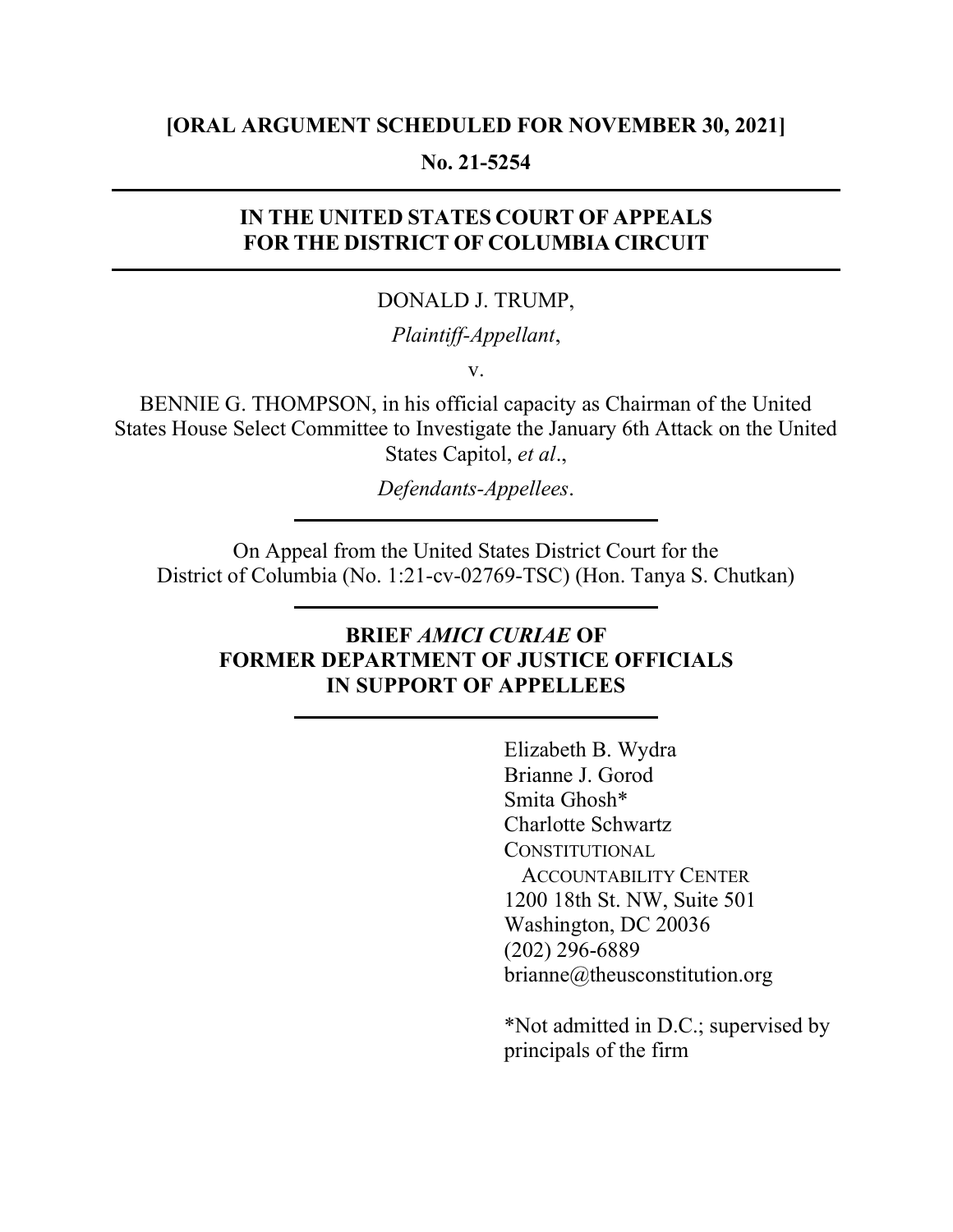### STATEMENT REGARDING CONSENT TO FILE AND SEPARATE BRIEFING

 Pursuant to D.C. Circuit Rule 29(b), undersigned counsel for amici curiae represent that counsel for all parties have been sent notice of the filing of this brief. Plaintiff-Appellant and Defendants-Appellees all consent to amici curiae's participation.<sup>1</sup>

Pursuant to D.C. Circuit Rule 29(d), undersigned counsel for amici curiae certify that a separate brief is necessary. Amici are former Department of Justice ("DOJ") officials who are familiar with Congress's broad oversight authority, as well as the process of negotiation and accommodation that the executive branch generally engages in to determine how Congress's oversight authority can be respected in a manner that is sensitive to executive branch interests. As former DOJ officials, amici respect those executive branch interests and, in particular, appreciate the important interests executive privilege serves, but they also understand that in some cases those interests are outweighed by Congress's need for information. Here, amici believe that the documents at issue should be turned over, given the importance of the House investigation into the January 6th attack on the Capitol and

<sup>&</sup>lt;sup>1</sup> Pursuant to Fed. R. App. P. 29(a), *amici curiae* state that no counsel for a party authored this brief in whole or in part, and no person other than amici curiae or its counsel made a monetary contribution to its preparation or submission.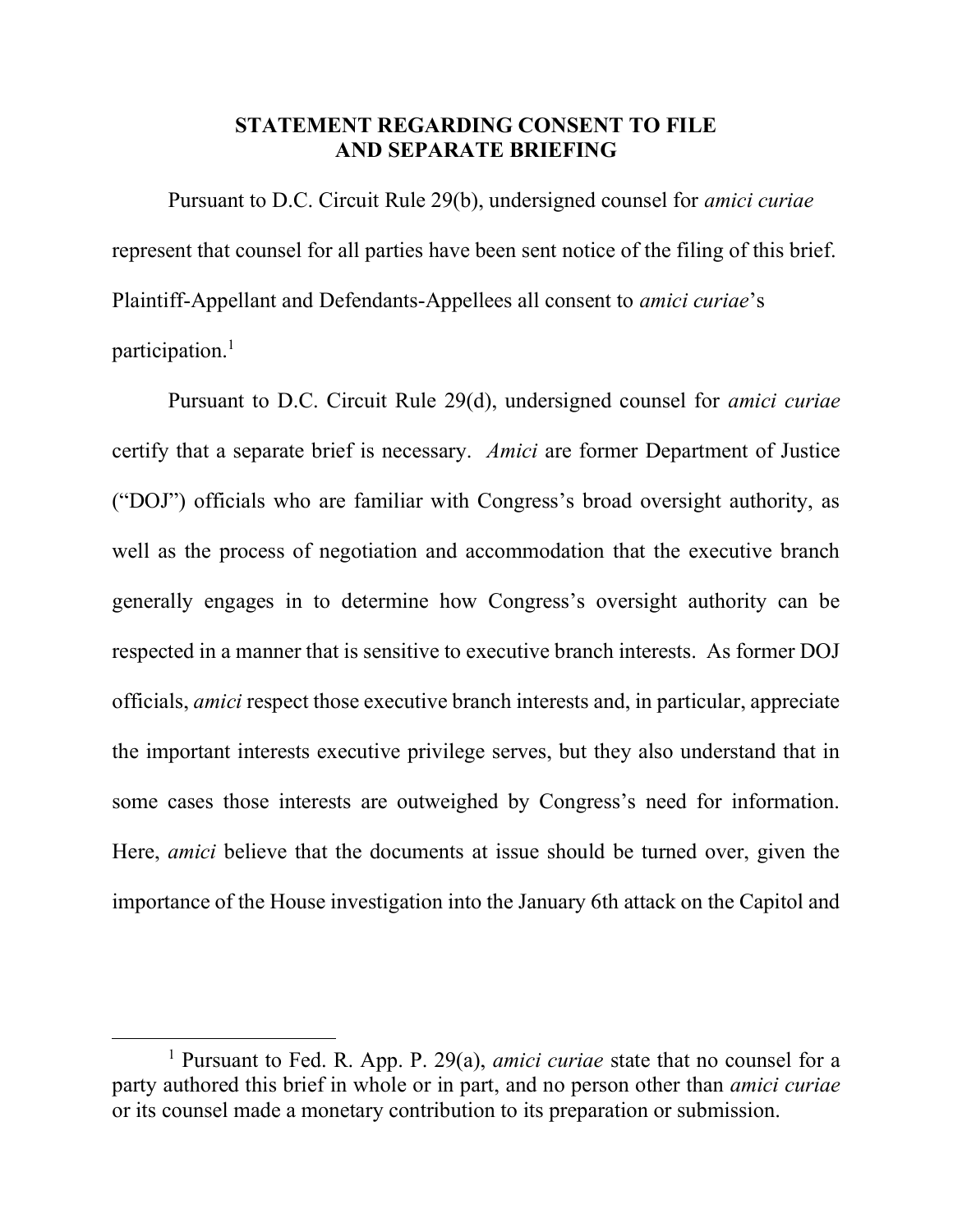given the current president's reasonable determination that executive privilege should not be asserted in this case.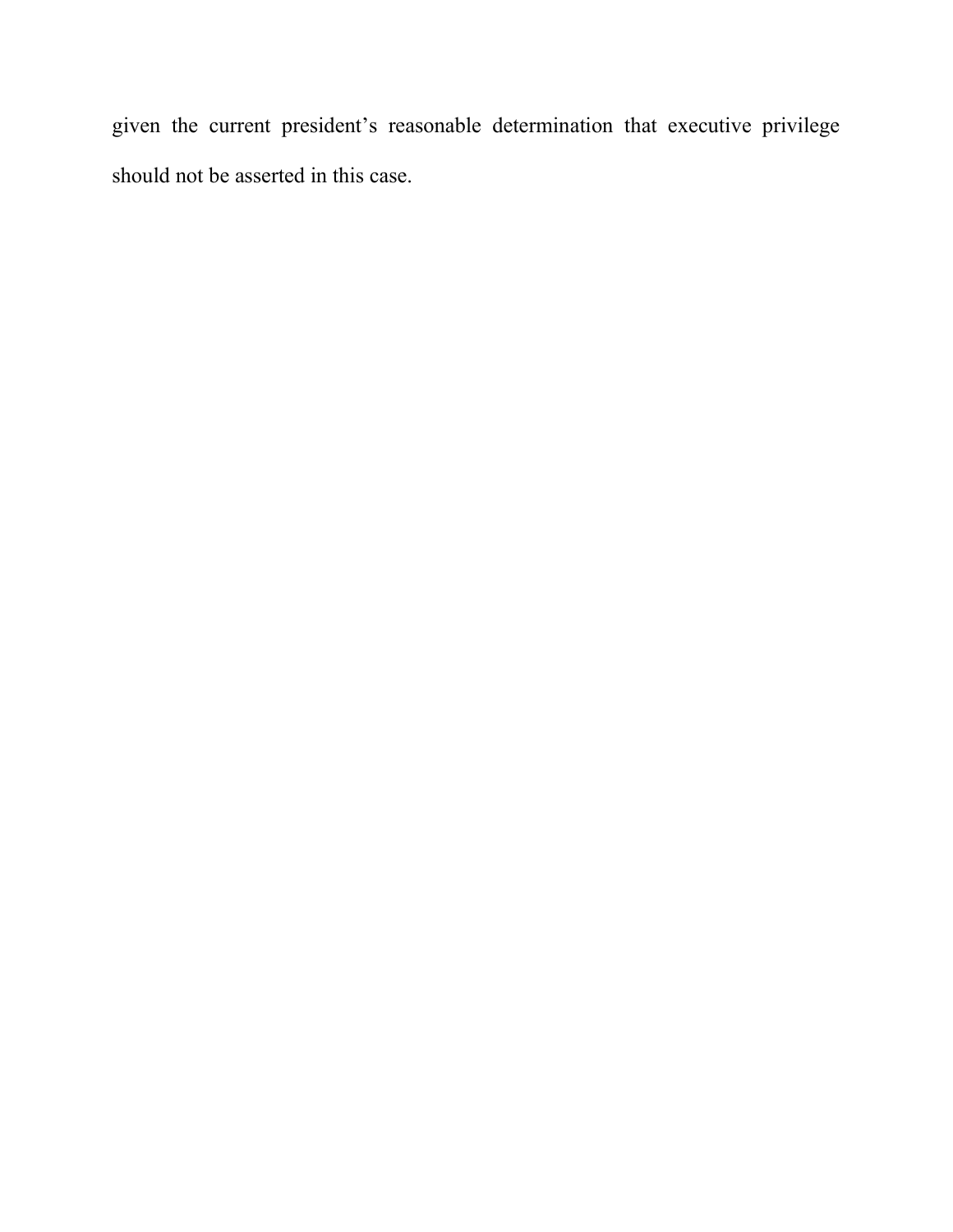# CORPORATE DISCLOSURE STATEMENT

Pursuant to Rule 26.1 of the Federal Rules of Appellate Procedure, amici curiae state that no party to this brief is a publicly held corporation, issues stock, or has a parent corporation.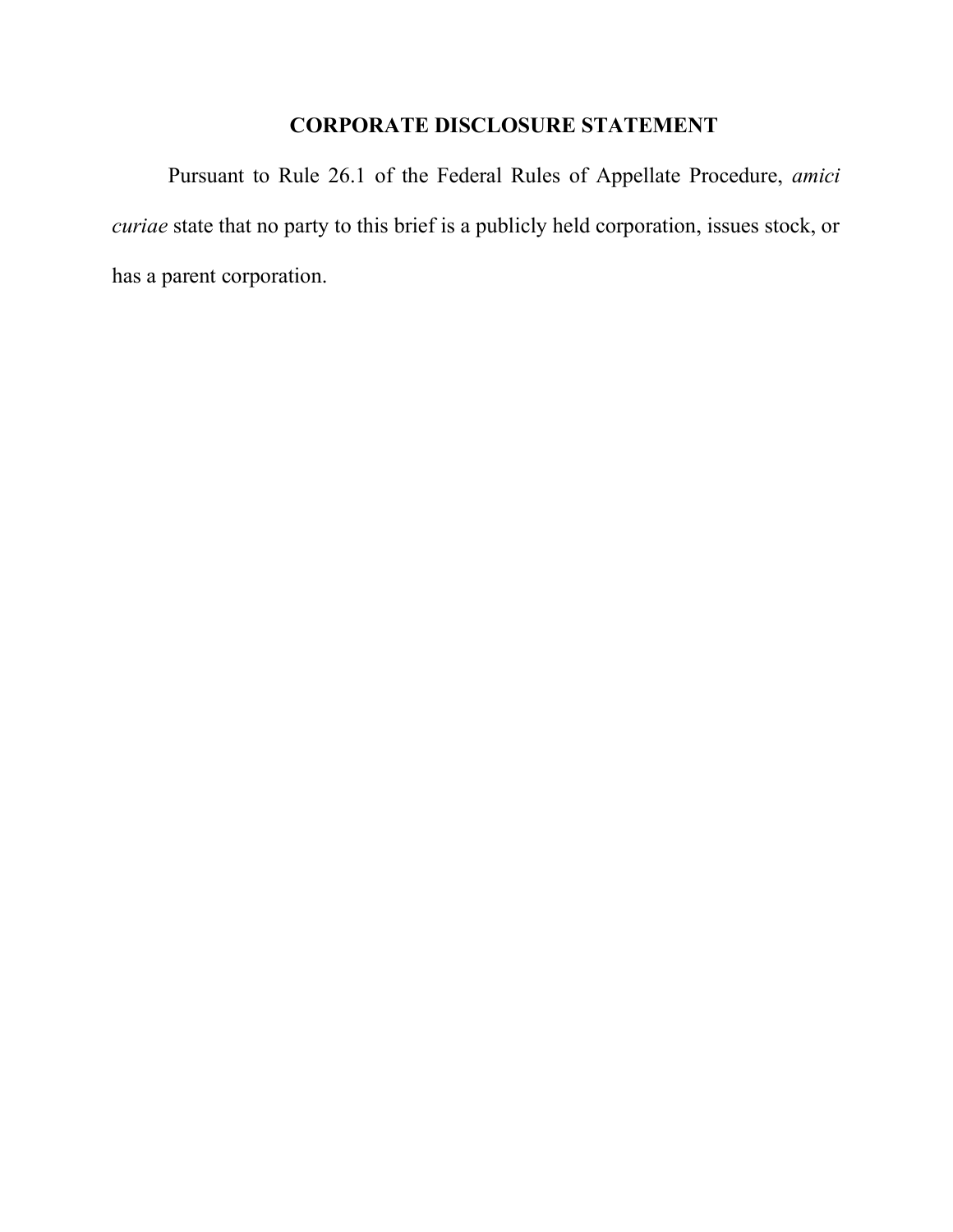## CERTIFICATE AS TO PARTIES, RULINGS, AND RELATED CASES

### I. PARTIES AND AMICI

Except for amici former Department of Justice officials and any other amici who had not yet entered an appearance in this case as of the filing of the Brief for Appellants, all parties, intervenors, and amici appearing before the district court and in this Court are listed in the Brief for Appellants.

### II. RULING UNDER REVIEW

Reference to the ruling under review appears in the Brief for Appellants.

## III. RELATED CASES

Reference to any related cases pending before this Court appears in the Brief for Appellants.

Dated: November 22, 2021 By: /s/ Brianne J. Gorod

Counsel for Amici Curiae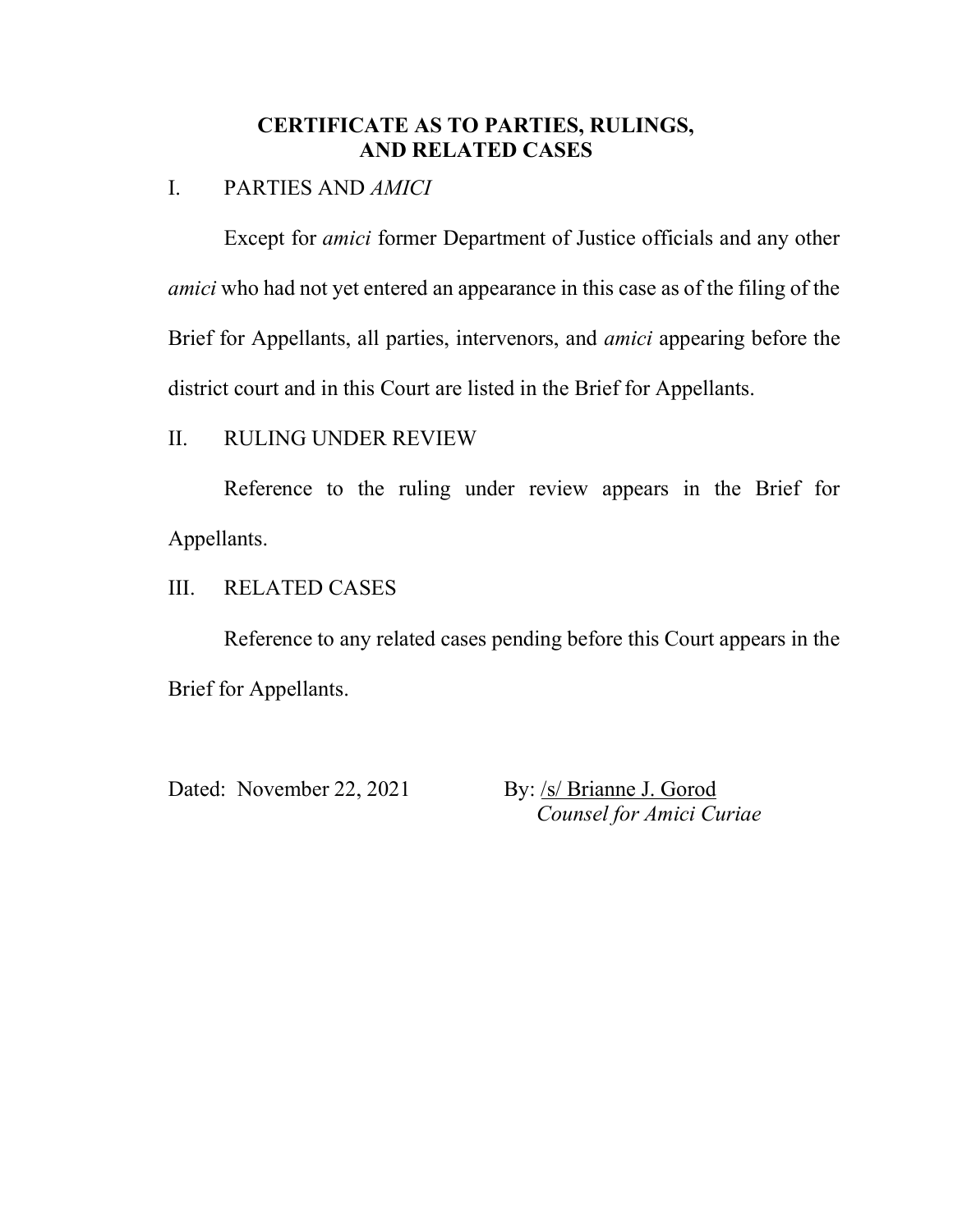# TABLE OF CONTENTS

# Page

|                                                                                                                                                                                                                   | 111 |
|-------------------------------------------------------------------------------------------------------------------------------------------------------------------------------------------------------------------|-----|
|                                                                                                                                                                                                                   | 1   |
|                                                                                                                                                                                                                   | 1   |
|                                                                                                                                                                                                                   | 6   |
| I. Legislative Investigations, Including of Sitting and Former Presidents,<br>Have a Long History, and Consistent with This History, the Supreme<br>Court Has Long Recognized the Breadth of Congress's Oversight | 6   |
| II. The Text and History of the Presidential Records Act Support the<br>Committee's Request for the Presidential Records Sought in This Case                                                                      | 12  |
| III. The Committee Is Entitled to the Presidential Records That It Is                                                                                                                                             | 18  |
| A. Permitting Congress to Access the Records of a Former President<br>Does Not Raise the Same Separation of Powers Concerns as                                                                                    | 18  |
| B. Under Supreme Court Precedent, a Former President's Assertion<br>of Executive Privilege Is Due at Most Limited Consideration<br>When the Incumbent President Waives Executive Privilege                        | 20  |
| C. The Committee's Request for Documents in this Case Falls Well<br>Within Congress's Investigatory Powers, and President Biden Has                                                                               | 22  |
|                                                                                                                                                                                                                   | 26  |
|                                                                                                                                                                                                                   | 1A  |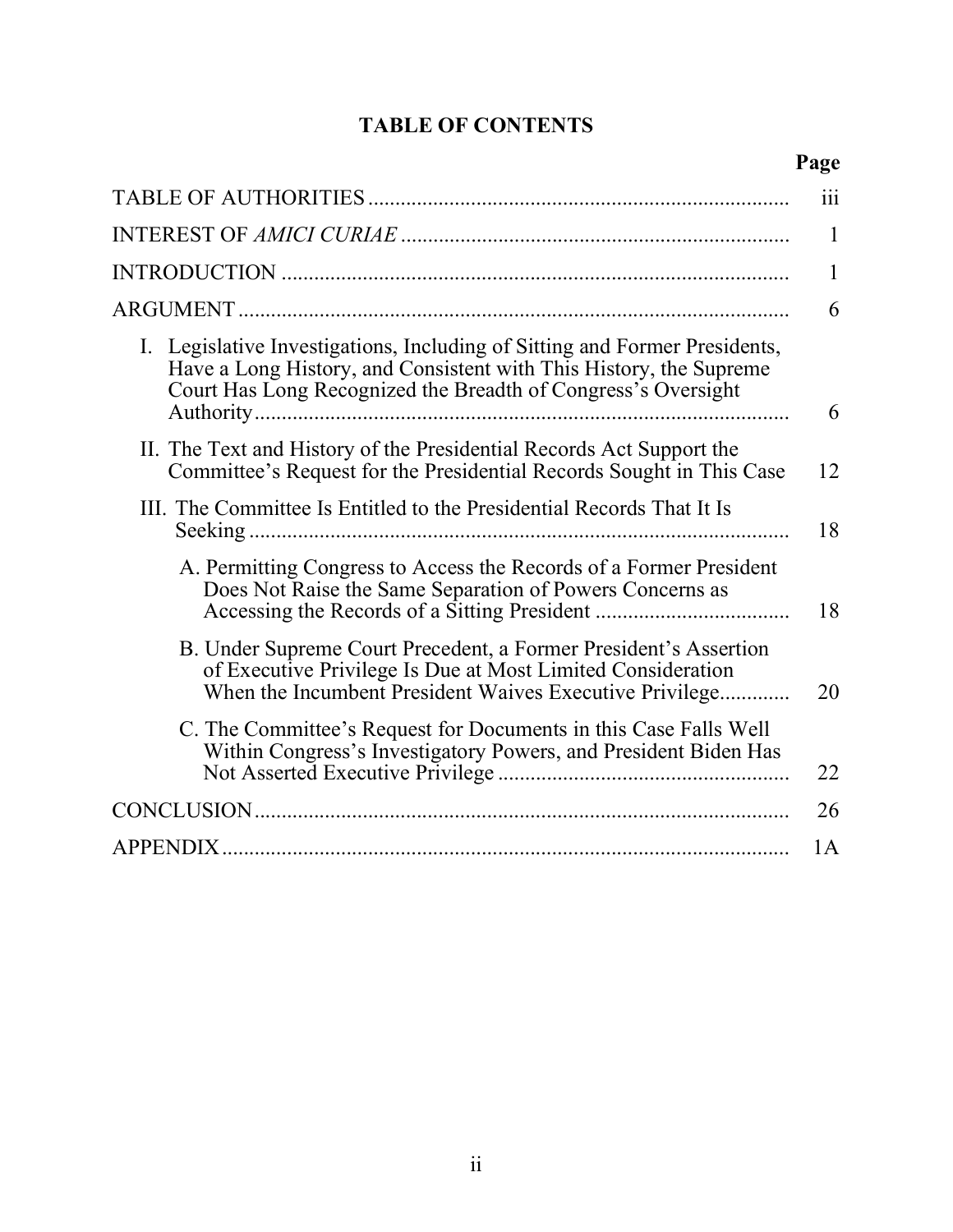# TABLE OF AUTHORITIES

| Page(s)                                |       |
|----------------------------------------|-------|
| Cases                                  |       |
| Eastland v. U.S. Servicemen's Fund,    | 23    |
| Endicott Johnson Corp. v. Perkins,     | 6, 22 |
| McGrain v. Daugherty,                  |       |
| McPhaul v. United States,              | 6, 22 |
| Nixon v. Adm'r of Gen. Servs.,         |       |
| Nixon v. Fitzgerald,                   | 22    |
| Nixon v. Sampson,                      | 14    |
| Quinn v. United States,                | 11    |
| Sinclair v. United States,             | 11    |
| Trump v. Mazars,                       |       |
| United States v. Nixon,                |       |
| United States v. North,                | 21    |
| United States v. Poindexter,<br>21, 26 |       |
| <i>Watkins v. United States,</i>       |       |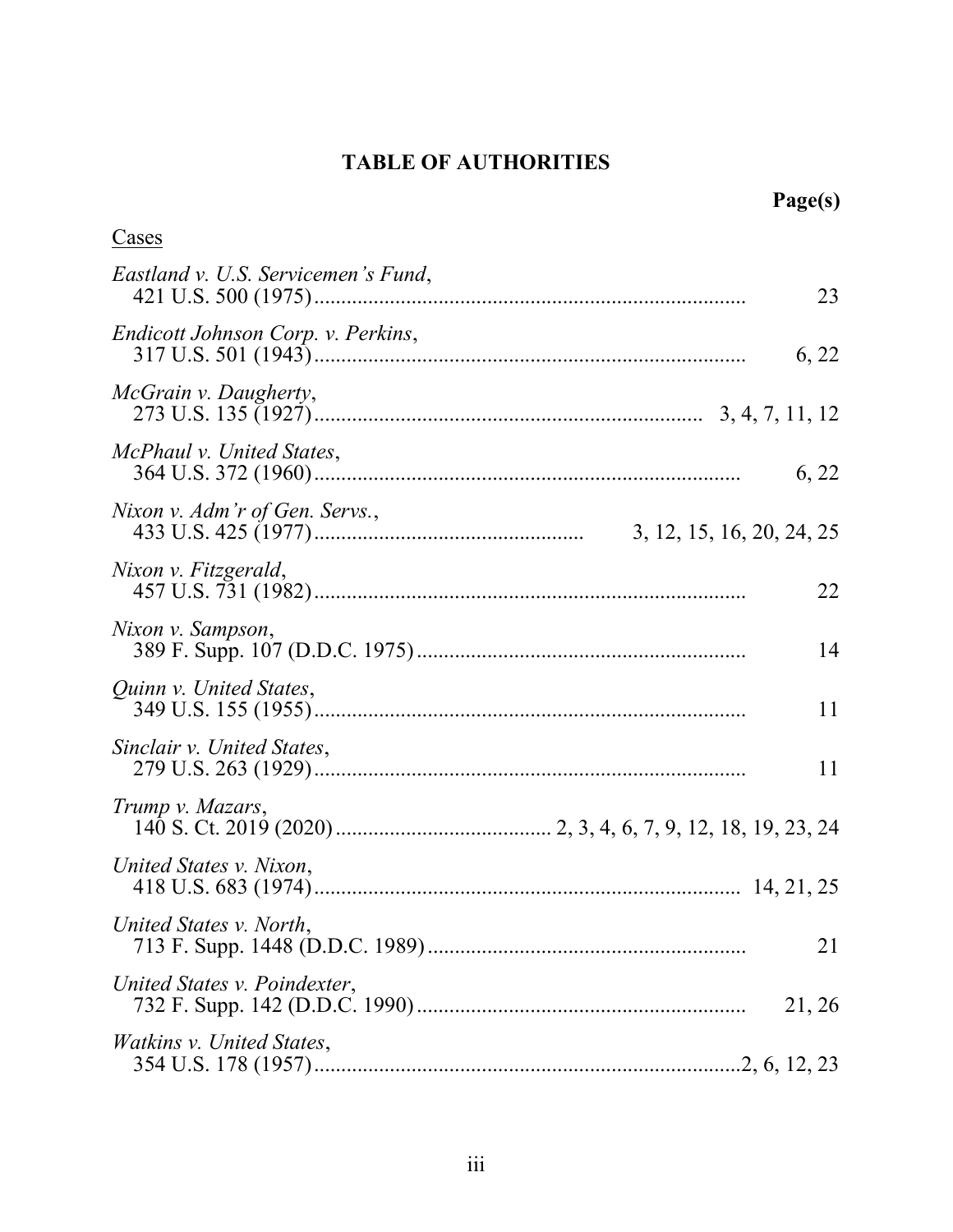# TABLE OF AUTHORITIES - cont'd

| <b>Constitutional Provisions, Statutes, and Legislative Materials</b> |        |
|-----------------------------------------------------------------------|--------|
|                                                                       | 7      |
| Campaign Contributions: Hearings Before the S. Subcomm. on Privileges | 8, 9   |
|                                                                       |        |
|                                                                       | 9      |
|                                                                       | 2, 5   |
|                                                                       | 22     |
|                                                                       | 2      |
|                                                                       | 17     |
|                                                                       | 7      |
|                                                                       | 8      |
|                                                                       | 8, 9   |
|                                                                       |        |
| Investigation of the United States Steel Corporation: Hearings Before | 8, 19  |
|                                                                       | 15     |
|                                                                       | 23     |
|                                                                       | 22     |
|                                                                       | 17     |
|                                                                       | 13     |
|                                                                       | 17     |
|                                                                       | 22, 23 |
|                                                                       | 18     |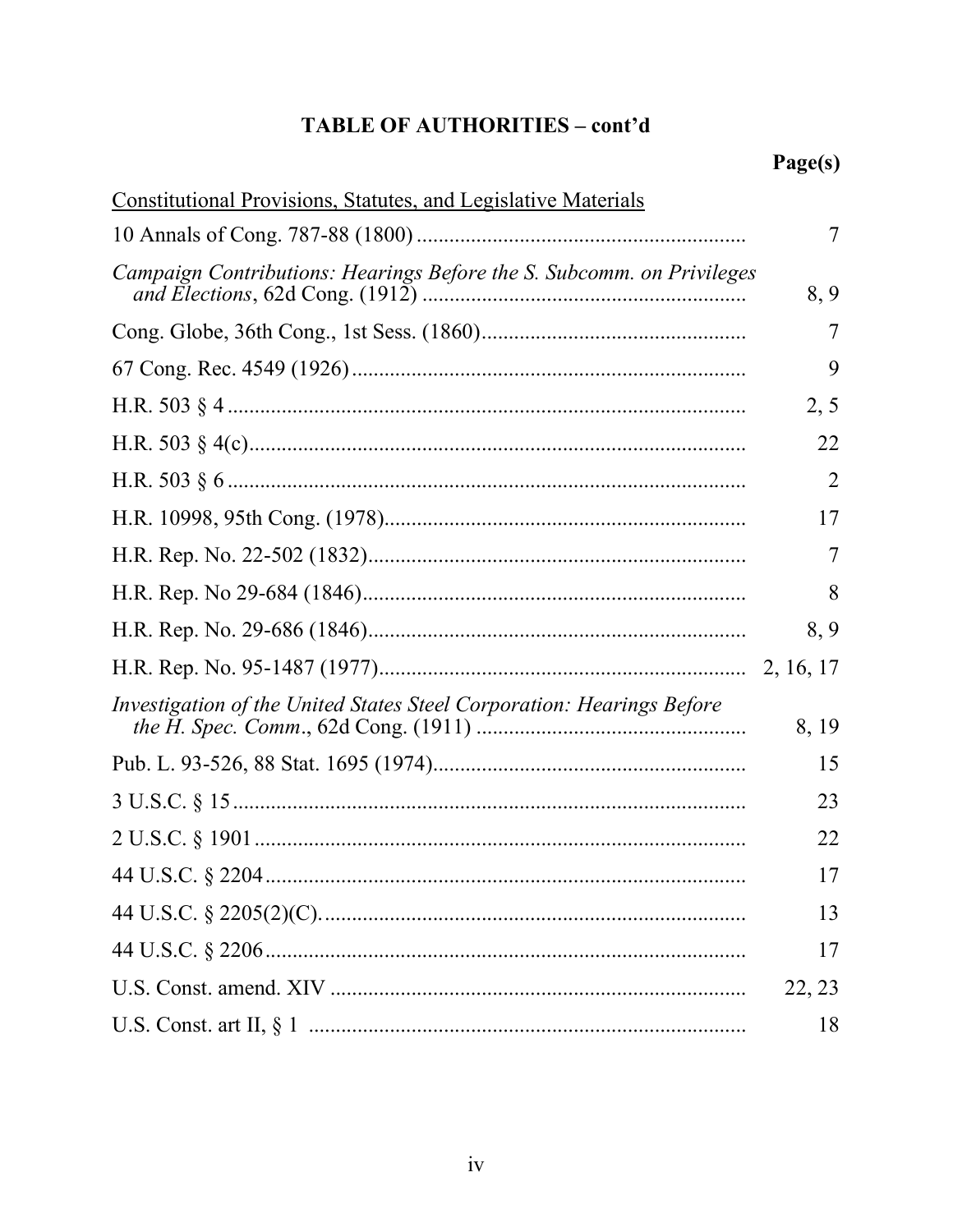# TABLE OF AUTHORITIES – cont'd

# Page(s)

# Books, Articles, and Other Authorities

| $\overline{3}$ |
|----------------|
| 13             |
| 11             |
| 6              |
| 6, 7           |
| 5, 25          |
| 10             |
| 1              |
| 6              |
| 10             |
| 10             |
|                |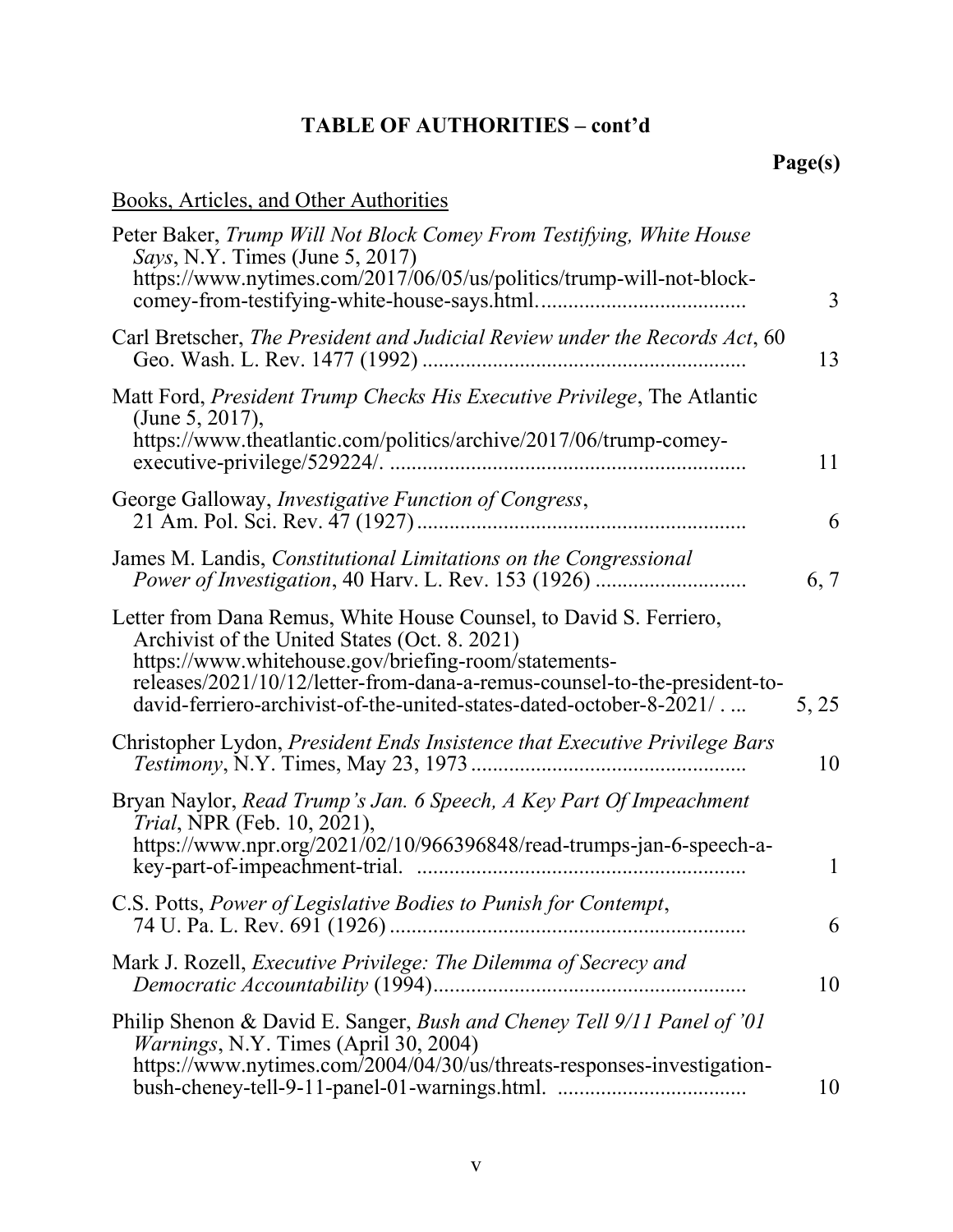# TABLE OF AUTHORITIES – cont'd

# Page(s)

| The Attack: The Jan. 6 Siege of the U.S. Capitol Was Neither a Spontaneous<br>Act Nor an Isolated Event, Wash. Post (Oct. 31, 2021),<br>https://www.washingtonpost.com/politics/interactive/2021/jan-6- |        |
|---------------------------------------------------------------------------------------------------------------------------------------------------------------------------------------------------------|--------|
|                                                                                                                                                                                                         |        |
| 2 The Debates in the Several State Conventions on the Adoption of the                                                                                                                                   | 19     |
| <i>The Federalist No. 51</i> (James Madison) (Jacob Cooke ed., 1961)                                                                                                                                    | 7, 18  |
| The Federalist No. 69 (Alexander Hamilton) (Jacob Cooke ed., 1961)                                                                                                                                      | 18, 19 |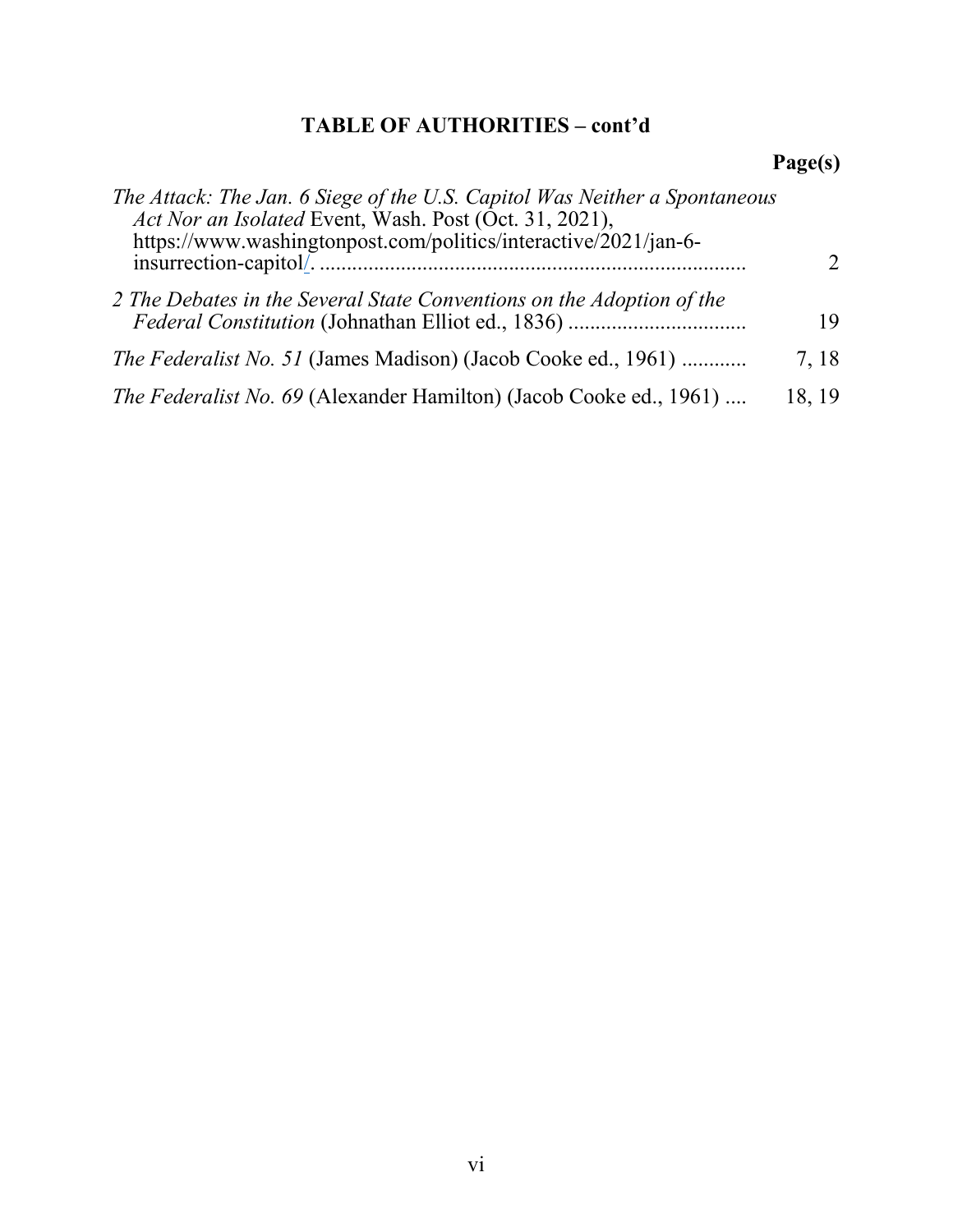#### INTEREST OF AMICI CURIAE

Amici are former Department of Justice ("DOJ") officials who are familiar with Congress's broad oversight authority, as well as the process of negotiation and accommodation that the executive branch generally engages in to determine how Congress's oversight authority can be respected in a manner that is consistent with executive branch interests. As former DOJ officials, amici respect those executive branch interests and, in particular, appreciate the important interests executive privilege serves, but they also understand that in some cases those interests are outweighed by Congress's need for information. Here, amici believe that the documents at issue should be turned over, given the importance of the House investigation into the January 6th attack on the Capitol and given the current president's reasonable determination that executive privilege should not be asserted in this case.

A full listing of amici appears in the Appendix.

#### INTRODUCTION

On January 6, 2021, following months of efforts to undermine public confidence in the integrity of the 2020 presidential election, then-President Trump implored a crowd of thousands to "fight like hell" or they wouldn't "have a country anymore." Bryan Naylor, Read Trump's Jan. 6 Speech, A Key Part Of Impeachment Trial, NPR (Feb. 10, 2021), https://www.npr.org/2021/02/10/966396848/read-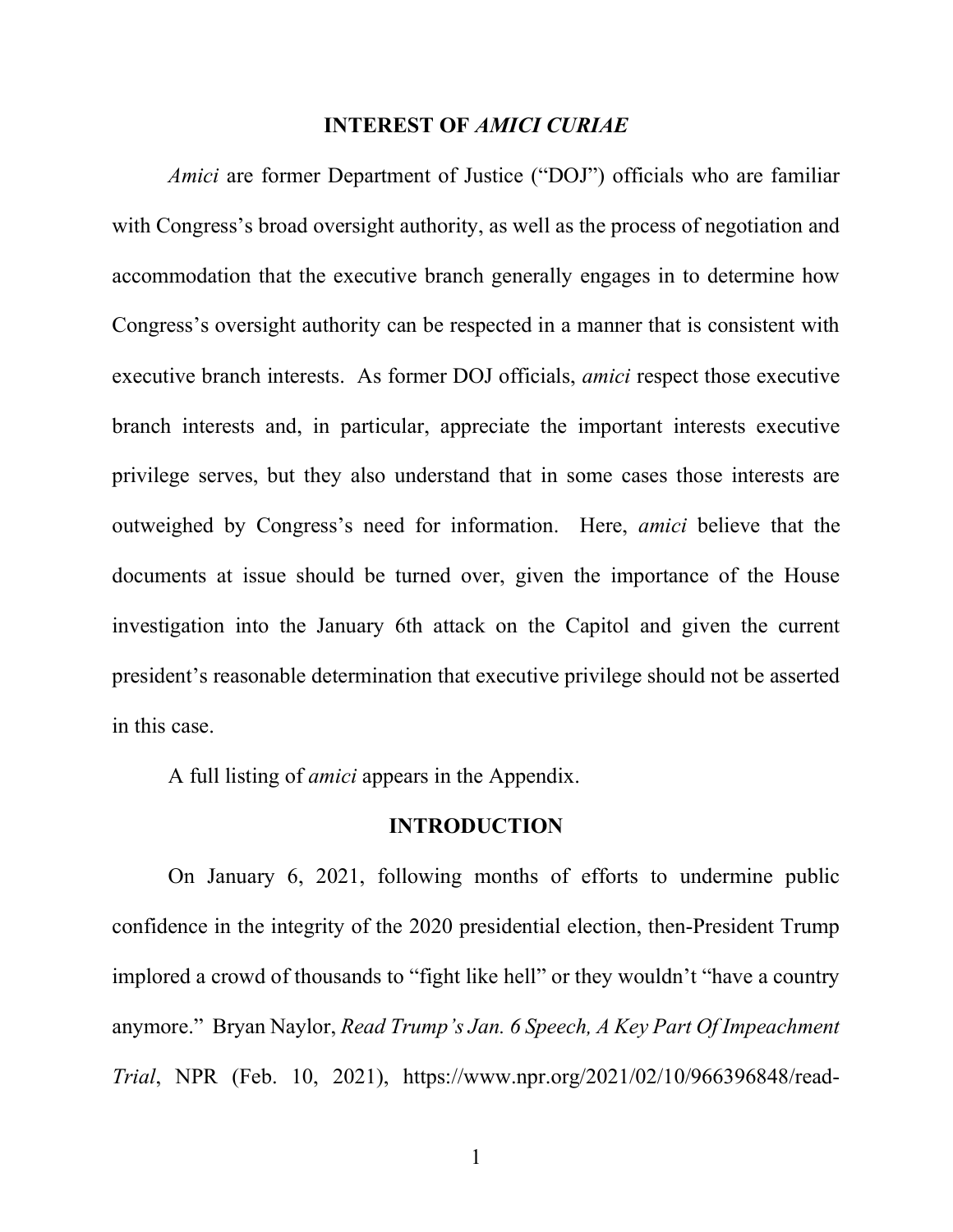trumps-jan-6-speech-a-key-part-of-impeachment-trial. Soon after, the President's supporters breached the Capitol in a bid to prevent Congress from certifying the results of the election. This unprecedented attack resulted in five deaths, at least 140 assaults, and the most significant destruction of the capitol complex since the War of 1812. The Attack: The Jan. 6 Siege of the U.S. Capitol Was Neither a Spontaneous Act Nor an Isolated Event, Wash. Post (Oct. 31, 2021), https://www.washingtonpost.com/politics/interactive/2021/jan-6-insurrectioncapitol/.

After regaining control of the Capitol, clearing the debris, and certifying the election results, the House of Representatives formed a committee to investigate the attack that put our democracy at risk. See H.R. 503 § 6. Charged with determining what laws and other measures might be necessary to strengthen our democratic institutions against attempts to undermine them, as well as what additional security measures at the Capitol might be appropriate, H.R. 503 § 4, the House of Representatives Select Committee to Investigate the January 6th Attack ("Committee") requested records of White House communications related to the events of January 6 from the National Archives pursuant to the Presidential Records Act ("PRA"). Enacted in the wake of President Nixon's attempt to cover up his wrongdoing by limiting Congress's access to his presidential papers, H.R. Rep. No. 95-1487, at 5-6 (1977), the PRA struck a balance between Congress's "broad"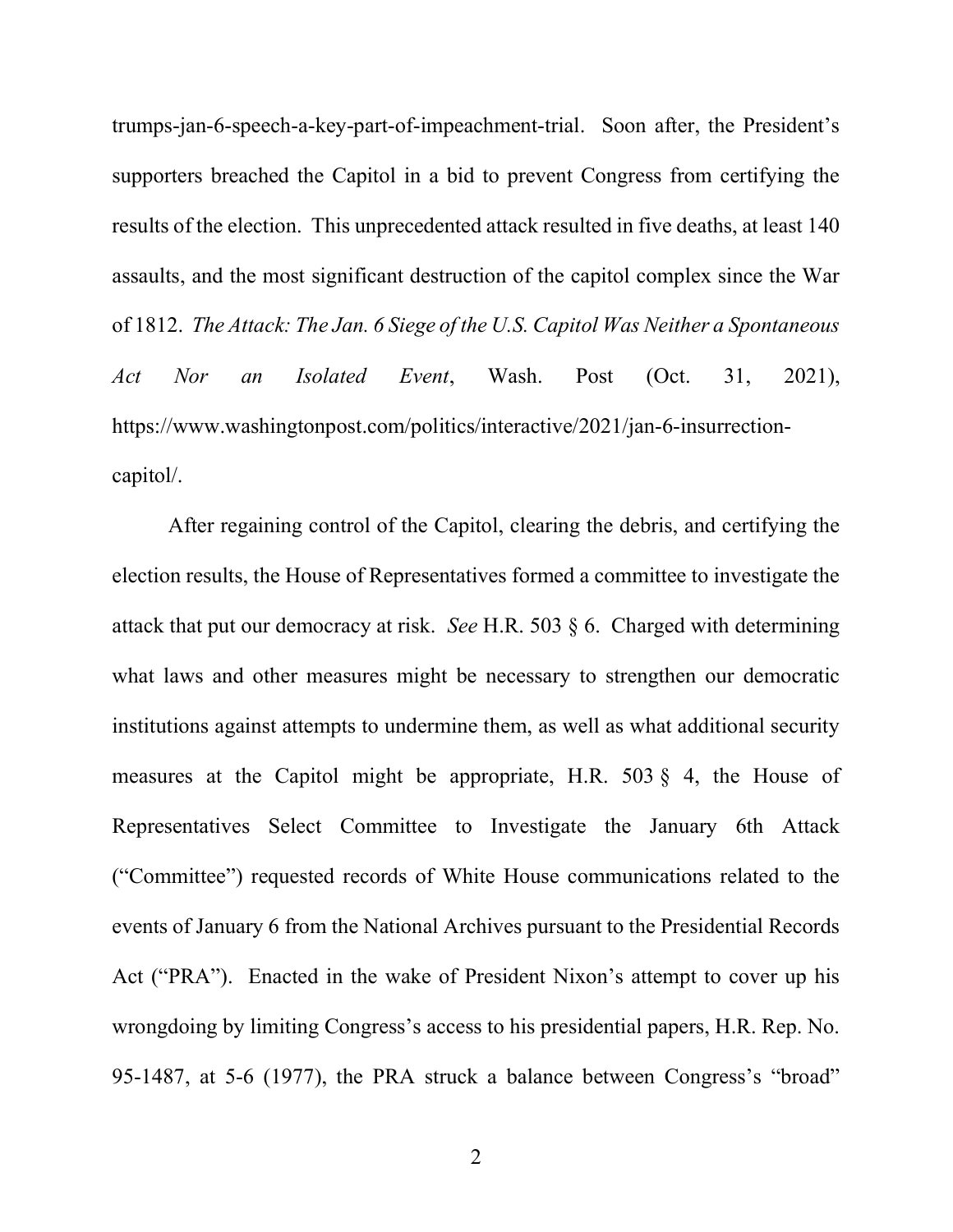investigative authority, see Watkins v. United States, 354 U.S. 178, 187 (1957), and the President's need to receive "full and frank" advice, Nixon v. Adm'r of Gen. Serv., 433 U.S. 425, 449 (1977).

While the attack on the Capitol is unprecedented, the investigation here is just the latest in a long line of inquiries designed to aid Congress's efforts to legislate. Indeed, the history of legislative investigations predates the birth of the United States, and Congress has exercised its power to investigate since the beginning of the Republic. As early as 1792, Congress examined a military defeat by "send[ing] for necessary persons, papers and records" from the Washington Administration. McGrain v. Daugherty, 273 U.S. 135, 161 (1927). Notably, this history includes several investigations of presidents, cabinet members, and former presidents, and the executive branch officials who were the subjects of these investigations traditionally engaged in "negotiation and compromise" to try to ensure that, consistent with executive branch interests, Congress could get the information it needed. Trump v. Mazars, 140 S. Ct. 2019, 2031 (2020). Indeed, recent presidents, including Trump himself, have even explicitly waived executive privilege in order to better facilitate congressional investigations into their administrations. See Peter Baker, Trump Will Not Block Comey From Testifying, White House Says, N.Y. Times (June 5, 2017), https://www.nytimes.com/2017/06/05/us/politics/trump-willnot-block-comey-from-testifying-white-house-says.html.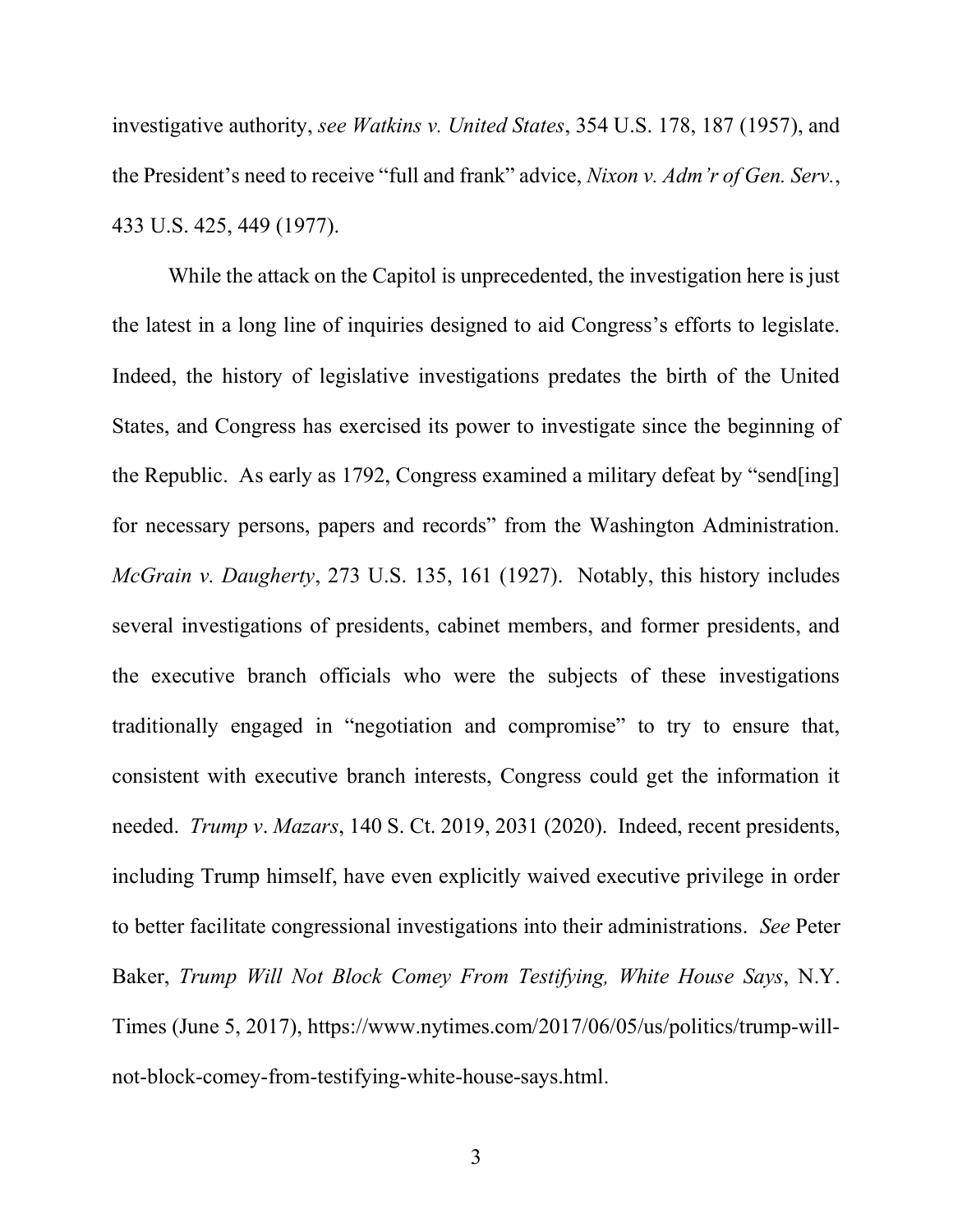Consistent with this long history, the Supreme Court has repeatedly affirmed the existence of Congress's power to investigate and that the scope of that power is coextensive with the scope of Congress's power to legislate. As the Court recently explained, Congress has the "power 'to secure needed information' in order to legislate," and this power "'is an essential and appropriate auxiliary to the legislative function.'" Mazars, 140 S. Ct. at 2031 (quoting McGrain, 273 U.S. at 161). In discussing the breadth of Congress's investigatory power, the Court has made clear that the judiciary should not second-guess the legislature's judgment as to what investigations will facilitate its exercise of legislative power.

Here, the Committee's request is plainly valid, and former president Trump's arguments that the documents should not be turned over are without merit. To start, Trump argues that the request violates the Constitution and separation of powers. Appellant Br. 22-29, 41-47. While the Supreme Court recently recognized that a court's analysis of congressional requests for the personal papers of a sitting president should include "special considerations," such as "whether the asserted legislative purpose warrants the significant step of involving the President and his papers" and the extent of the "burdens imposed on the President by [the] subpoena," Mazars, 140 S. Ct. at 2035-36, any separation of powers concerns here are significantly lessened given that the Select Committee's request pertains to the official papers of a former President.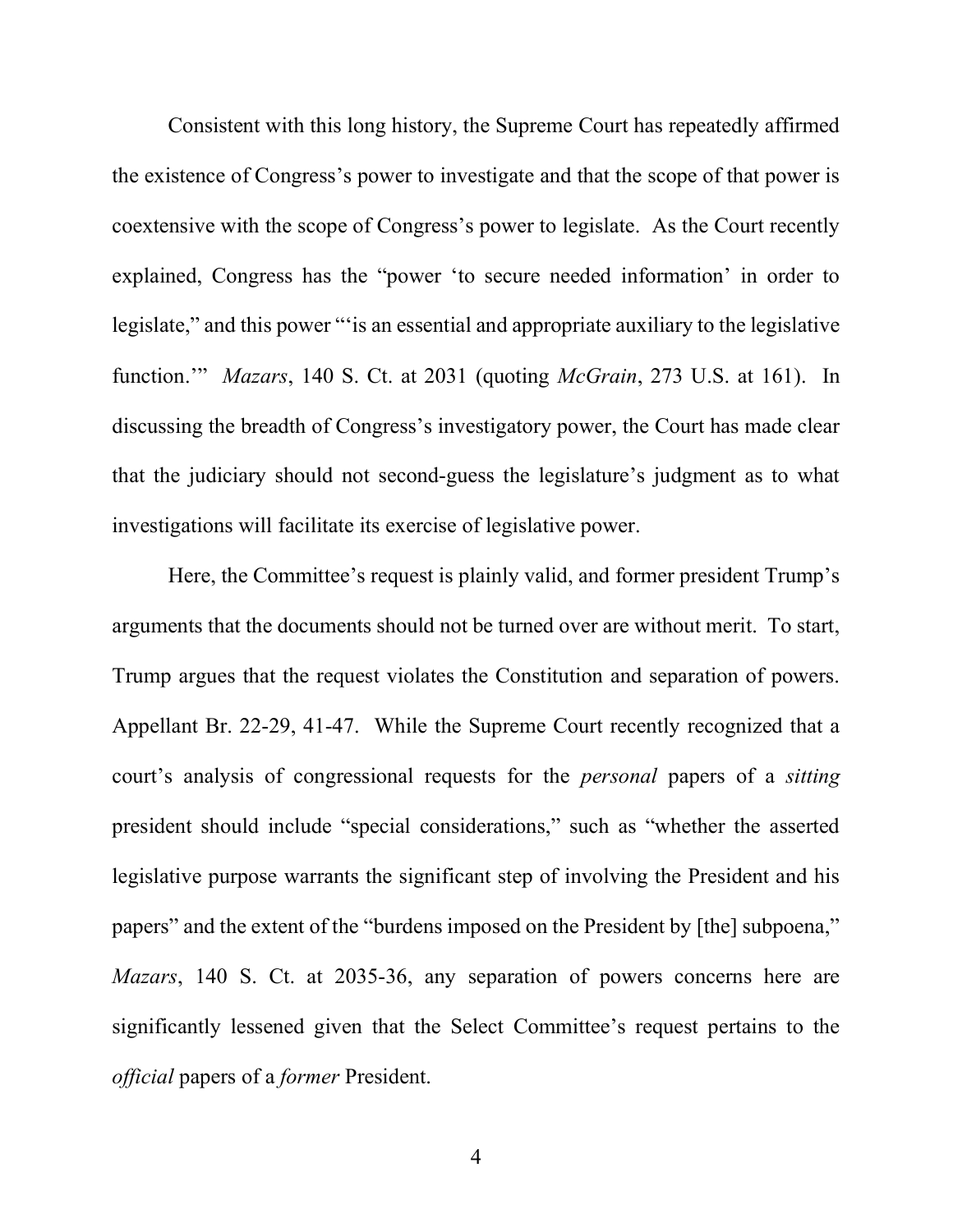Trump also asserts that the documents should not be turned over because he has asserted executive privilege. But this assertion is due only limited consideration because it is not supported by the incumbent president. While former presidents may retain some ability to assert privilege, the Supreme Court has made clear that executive privilege does not protect former presidents in the same way as sitting presidents because the incumbent president is in the best position to decide when assertions of executive privilege are warranted. Gen. Servs., 433 at 449. Here, President Biden has not asserted the privilege, recognizing that "Congress has a compelling need in service of its legislative functions" for the documents. Letter from Dana Remus, White House Counsel, to David S. Ferriero, Archivist of the United States (Oct. 8. 2021), available at https://www.whitehouse.gov/briefingroom/statements-releases/2021/10/12/letter-from-dana-a-remus-counsel-to-thepresident-to-david-ferriero-archivist-of-the-united-states-dated-october-8-2021/.

Finally, the request has a valid legislative purpose. The requested documents would aid the Committee's investigations regarding the need to enact laws that would strengthen our democratic institutions against attempts to undermine and abuse them, as well as strengthen security measures at the Capitol. See H.R. 503 § 4. Indeed, the request would exceed Congress's authority only if it were "plainly incompetent or irrelevant to any lawful purpose [of Congress] in the discharge of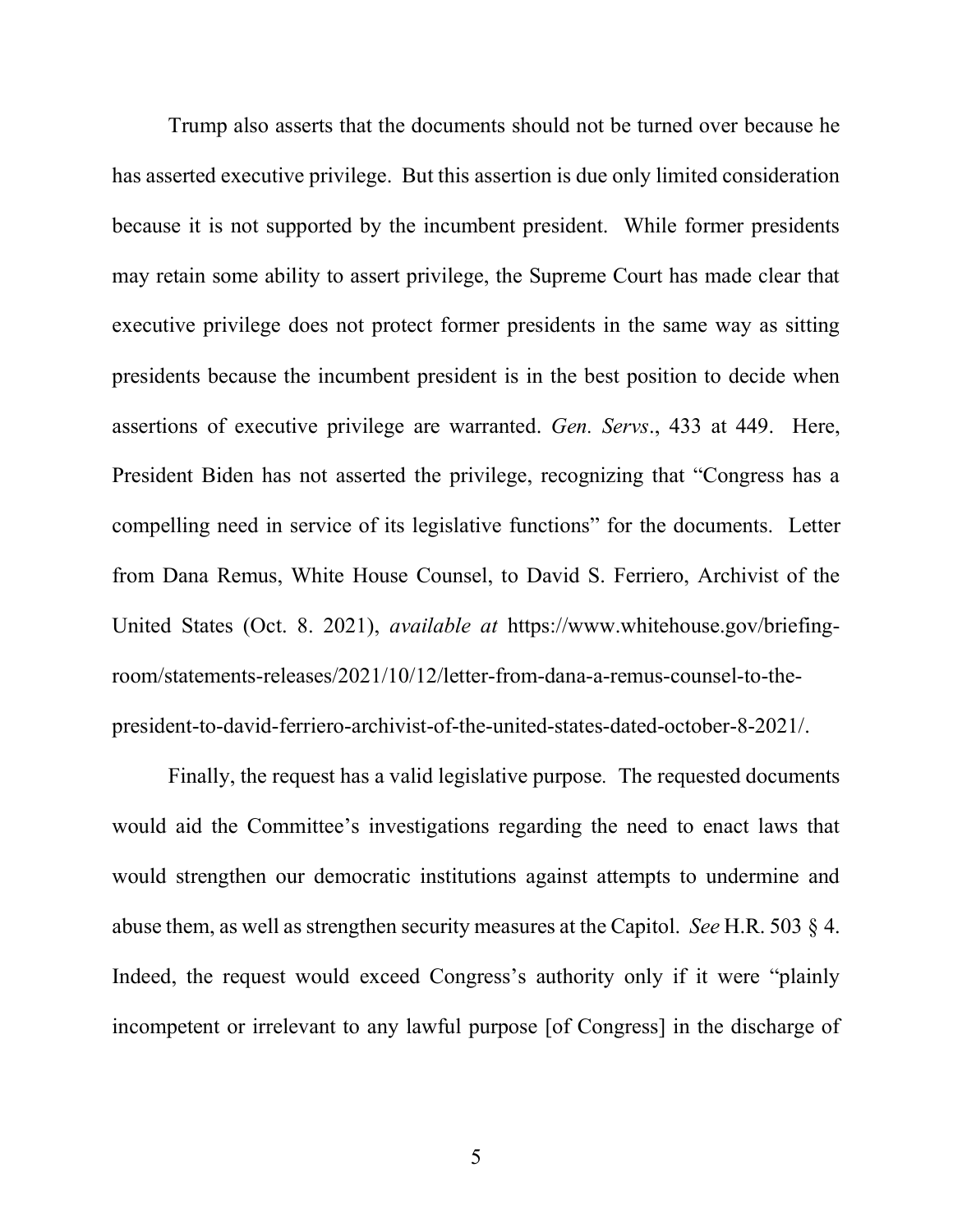[its] duties." McPhaul, 364 U.S. at 381 (quoting Endicott Johnson Corp., 317 U.S.

at 509). Trump has not made—and cannot make—that showing here.

### ARGUMENT

I. Legislative Investigations, Including of Sitting and Former Presidents, Have a Long History, and Consistent with This History, the Supreme Court Has Long Recognized the Breadth of Congress's Oversight Authority.

A. The practice of legislative oversight predates the birth of the United States,

with "roots [that] lie deep in the British Parliament," James M. Landis, Constitutional Limitations on the Congressional Power of Investigation, 40 Harv. L. Rev. 153, 159 (1926), and American colonial legislatures quickly replicated the British practice of legislative investigation, C.S. Potts, Power of Legislative Bodies to Punish for Contempt, 74 U. Pa. L. Rev. 691, 708 (1926); see id. at 709 (describing 1742 investigation by Pennsylvania Assembly into "riots at an election").

In the decades following the nation's Founding, congressional committees conducted investigations concerning "the enactment of new statutes or the administration of existing laws," Watkins, 354 U.S. at 192-93, as well as into presidents and their cabinets, see, e.g., George Galloway, Investigative Function of Congress, 21 Am. Pol. Sci. Rev. 47, 48 (1927) (presidents were "the subject of investigation twenty-three times" between 1789 and 1925).

In March 1792, for example, the House created a committee to inquire into a significant military defeat. Mazars, 140 S. Ct. at 2029. Notably, "Mr. Madison,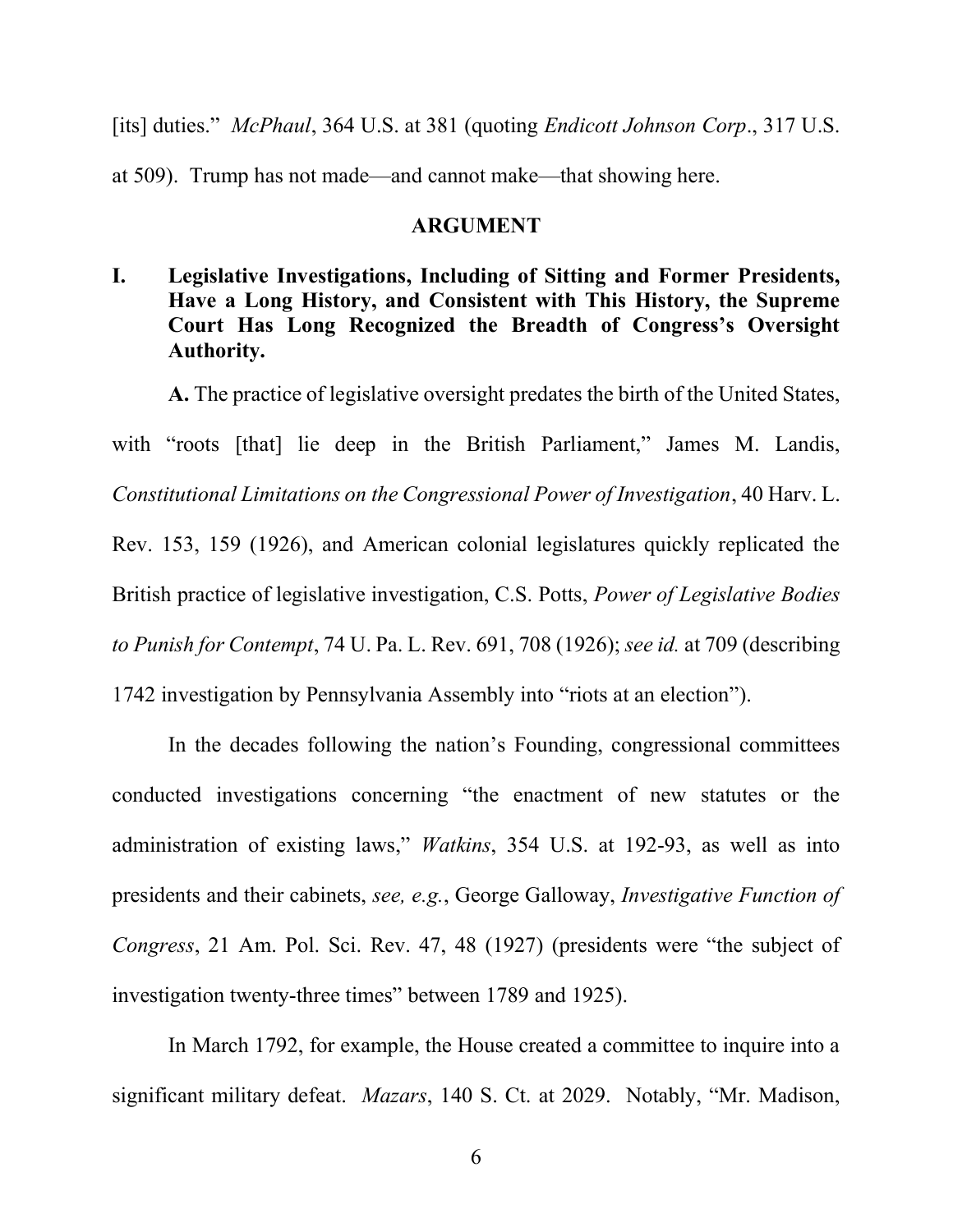who had taken an important part in framing the Constitution only five years before, and four of his associates in that work, were members of the House of Representatives at the time, and all voted [in favor of] the inquiry." *McGrain*, 273 U.S. at 161 (citing 3 Annals of Cong. 494 (1792)). President Washington cooperated with the investigation. *Mazars*, 140 S. Ct. at 2029-30.

Less than a decade later, a House committee investigated the circumstances of the Treasury Secretary's resignation. 10 Annals of Cong. 787-88 (1800). The committee was directed "to examine into the state of the Treasury, the mode of conducting business therein, the expenditures[] of the public money, and to report such facts and statements as will conduce to a full and satisfactory understanding of the state of the Treasury." Id. at 796-97. The Treasury Secretary cooperated completely with the committee's "thorough examination." Landis, supra, at 172.

Similarly, in 1832, the House investigated whether the former Secretary of War had given a fraudulent contract and whether "the President of the United States had any knowledge of such attempted fraud." Landis, *supra*, at 179 (quoting H.R. Rep. No. 22-502 (1832)). Later, in 1860, Congress created a special committee to determine whether "any person connected with the present Executive Department of this Government" improperly attempted to influence legislation in the House "by any promise, offer, or intimation of employment, patronage, office, favors, or rewards." Cong. Globe, 36th Cong., 1st Sess. 1017-18 (1860).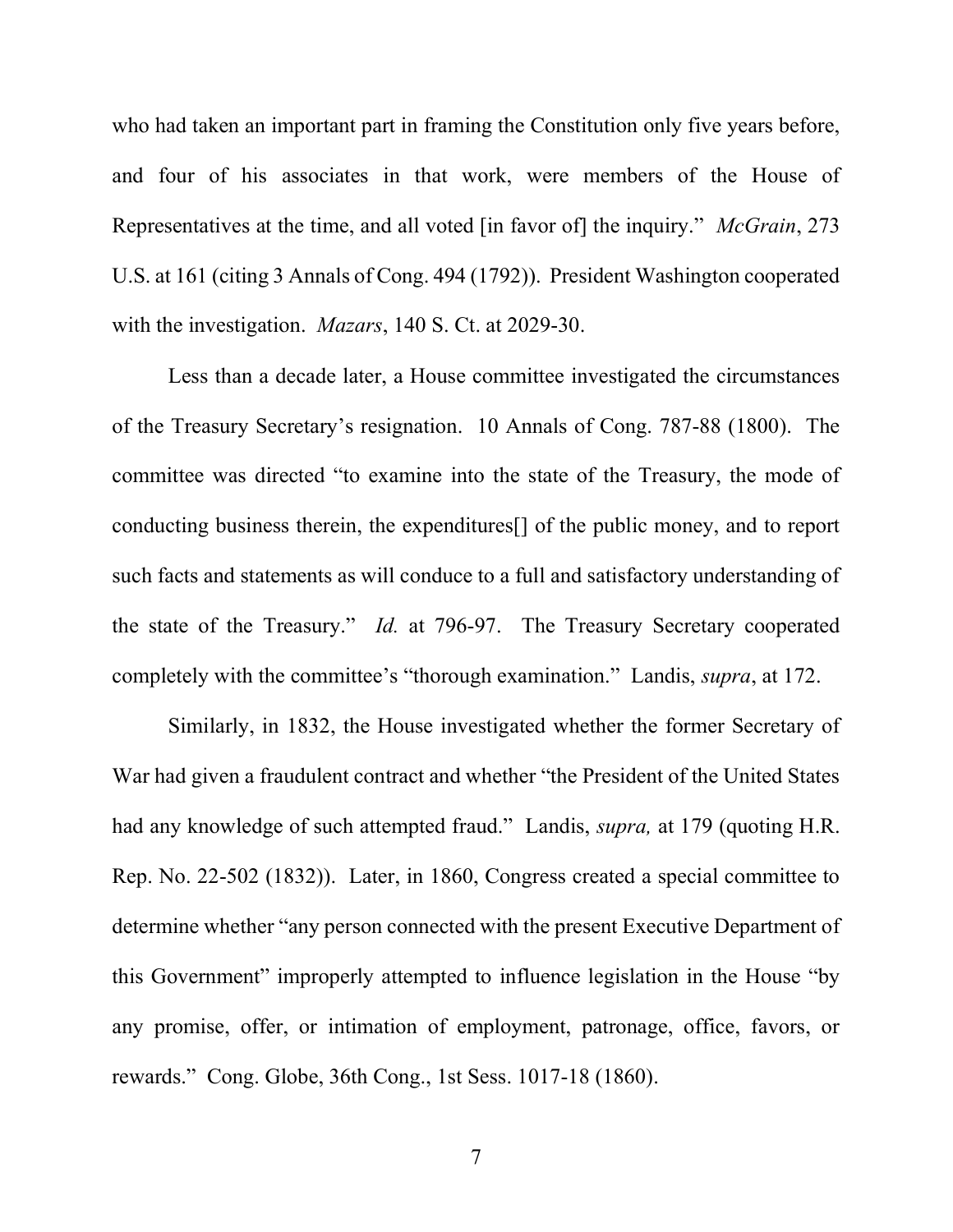Former presidents were also often the subjects of congressional investigations. In 1846, former presidents Tyler and Quincy Adams participated in a House committee's investigation of Secretary of State Webster's alleged misuse of a contingent fund during Tyler's presidency. See H.R. Rep. No. 29-686, at 22 (1846) ("It was agreed that Mr. Tyler, the late President, might be examined as a witness by interrogatories . . . without requiring his personal attendance before the committee."); id. at 27 (recording deposition of former president Adams). Adams's deposition focused on State Department practices for securing confidential files and concerned events that occurred while he was Secretary of State. Id. at 27-29. Tyler's interrogatories addressed his management of the State Department as president. H.R. Rep. No 29-684, at 8-11. Decades later, former president Theodore Roosevelt also participated in congressional investigations. See, e.g., Investigation of the United States Steel Corporation: Hearing Before the H. Spec. Comm., 62d Cong. 1369-92 (1911) (testimony); Campaign Contributions: Hearings Before the S. Subcomm. on Privileges and Elections, 62d Cong. 177-96 (1912) (letter from Roosevelt); *id.* at 469-527 (testimony).

These former presidents who testified before Congress did not raise separation of powers concerns. See H.R. Rep. No. 29-686, at 28; Campaign Contributions, supra, at 473, 486. Notably, Adams had, as a member of Congress, objected to congressional investigations with the "exceptionable and odious properties of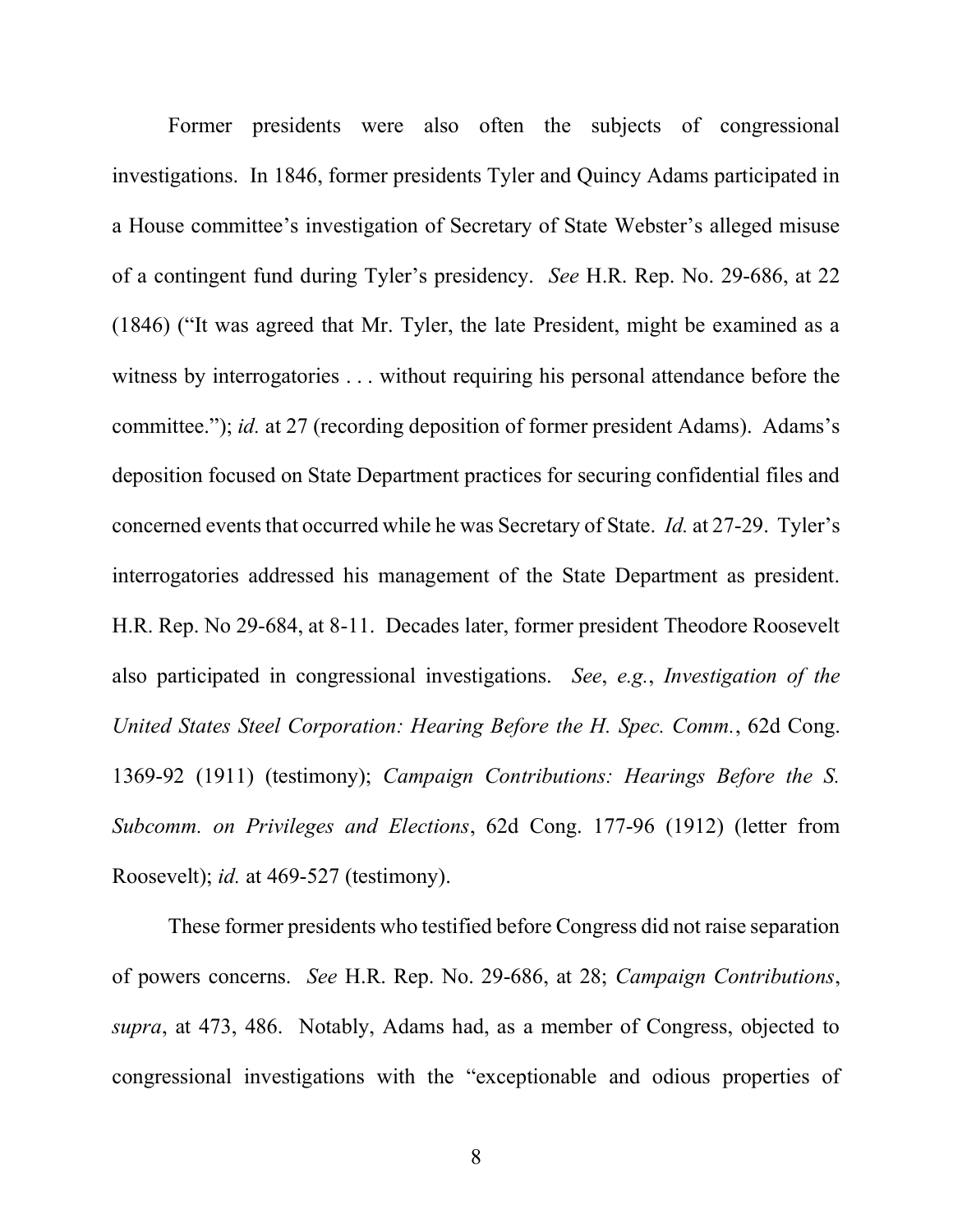general warrants," Mazars, 140 S. Ct. at 2041 (Thomas, J., dissenting) (quoting App. to 8 Cong. Deb. 54 (1833)), but congressional records do not suggest that he objected to providing his own "recollection[s]" to Congress when he was a former president, see H.R. Rep. No. 29-686, at 28. Similarly, Tyler, who had refused to comply with a House Committee's request for documents while sitting as president, see 67 Cong. Rec. 4549 (1926) (describing Tyler's "insistence on the executive prerogative" in the face of an 1842 House investigation), submitted interrogatories as an expresident, leaving it to the incumbent president to unsuccessfully object to the House of Representative's "grand inquest" into the "archives and the papers of the executive departments." *Id.* (reproducing Polk's response). Finally, Theodore Roosevelt raised no separation of powers objection to testifying after he was president. See Campaign Contributions, supra, at 473 (objecting to the committee's use of "hearsay evidence"); id. at 486 (objecting that the committee investigated "as to the expense of the Progressives" but not members of other parties).

Congressional investigations of presidents have continued to the present day, and incumbent presidents have generally engaged in a process of negotiation and accommodation to determine how Congress's oversight authority can be respected in a manner that is sensitive to executive branch interests. Significantly, respecting the importance of congressional oversight efforts, incumbent presidents in the past have often explicitly waived executive privilege and cooperated with congressional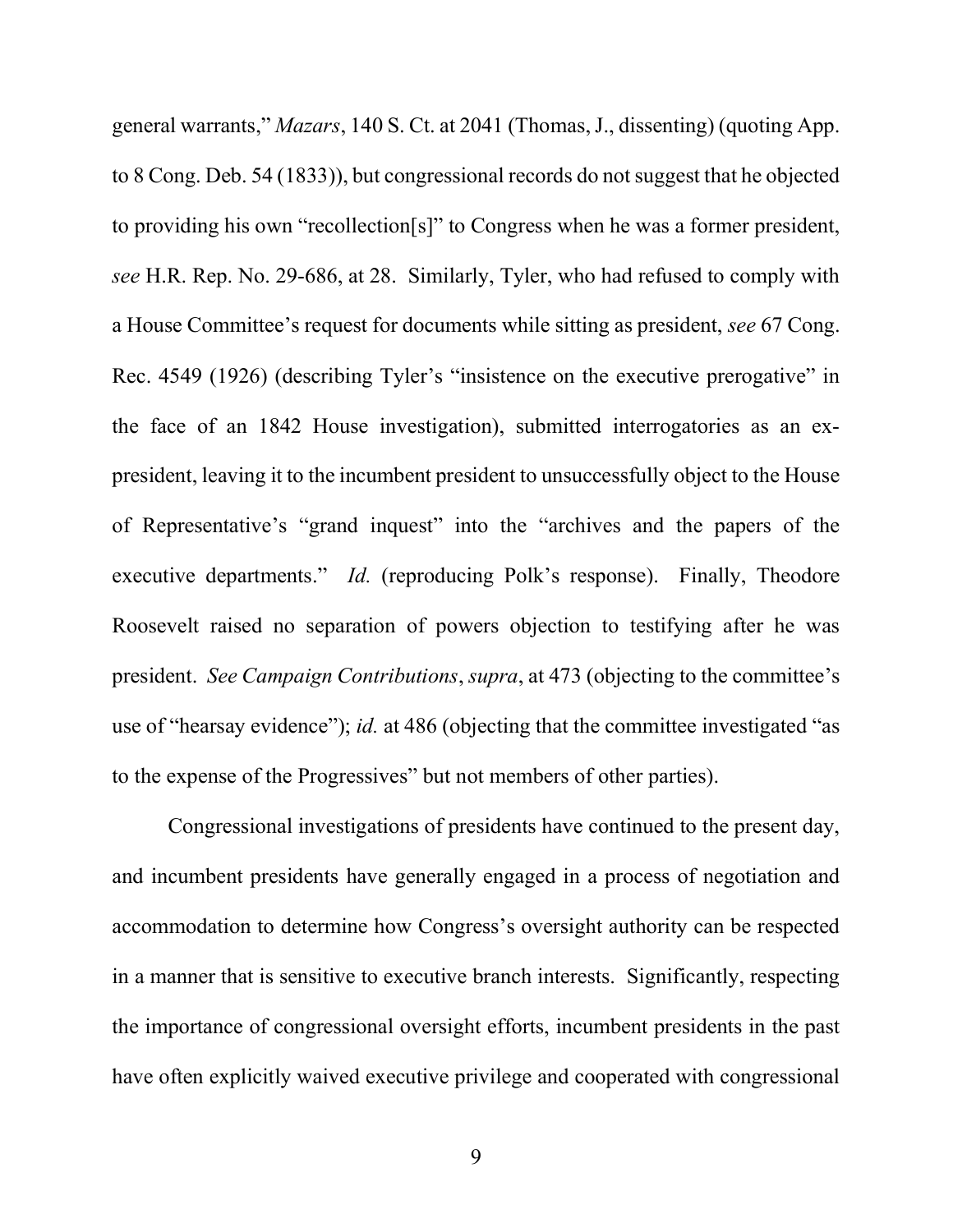investigations into their administrations. When Congress began investigating the Watergate break-in, President Nixon waived executive privilege for his aides who testified before the Senate Select Committee on Watergate. Christopher Lydon, President Ends Insistence that Executive Privilege Bars Testimony, N.Y. Times, May 23, 1973, at 29. Likewise, when Congress investigated the Iran-Contra affair, President Reagan publicly vowed to support the investigation, handed over some three hundred thousand documents, and waived executive privilege for executive officials who testified before Congress. Mark J. Rozell, Executive Privilege: The Dilemma of Secrecy and Democratic Accountability 121 (1994). And President George W. Bush and Vice President Cheney spent over three hours answering questions from the congressional commission investigating the 9/11 attacks. Philip Shenon & David E. Sanger, Bush and Cheney Tell 9/11 Panel of '01 Warnings, N.Y. Times (April 30, 2004), https://www.nytimes.com/2004/04/30/us/threats-responsesinvestigation-bush-cheney-tell-9-11-panel-01-warnings.html. The White House did not consider the discussion to be "adversarial," and the Commission found the President and Vice President's answers to be "forthcoming and candid" and to have provided "real insights" into their thinking. Id. (quoting White House and Commission officials). Even Trump waived executive privilege to let James Comey testify before Congress "in order to facilitate a swift and thorough examination" of the facts surrounding Trump's abrupt firing of Comey as he led an investigation into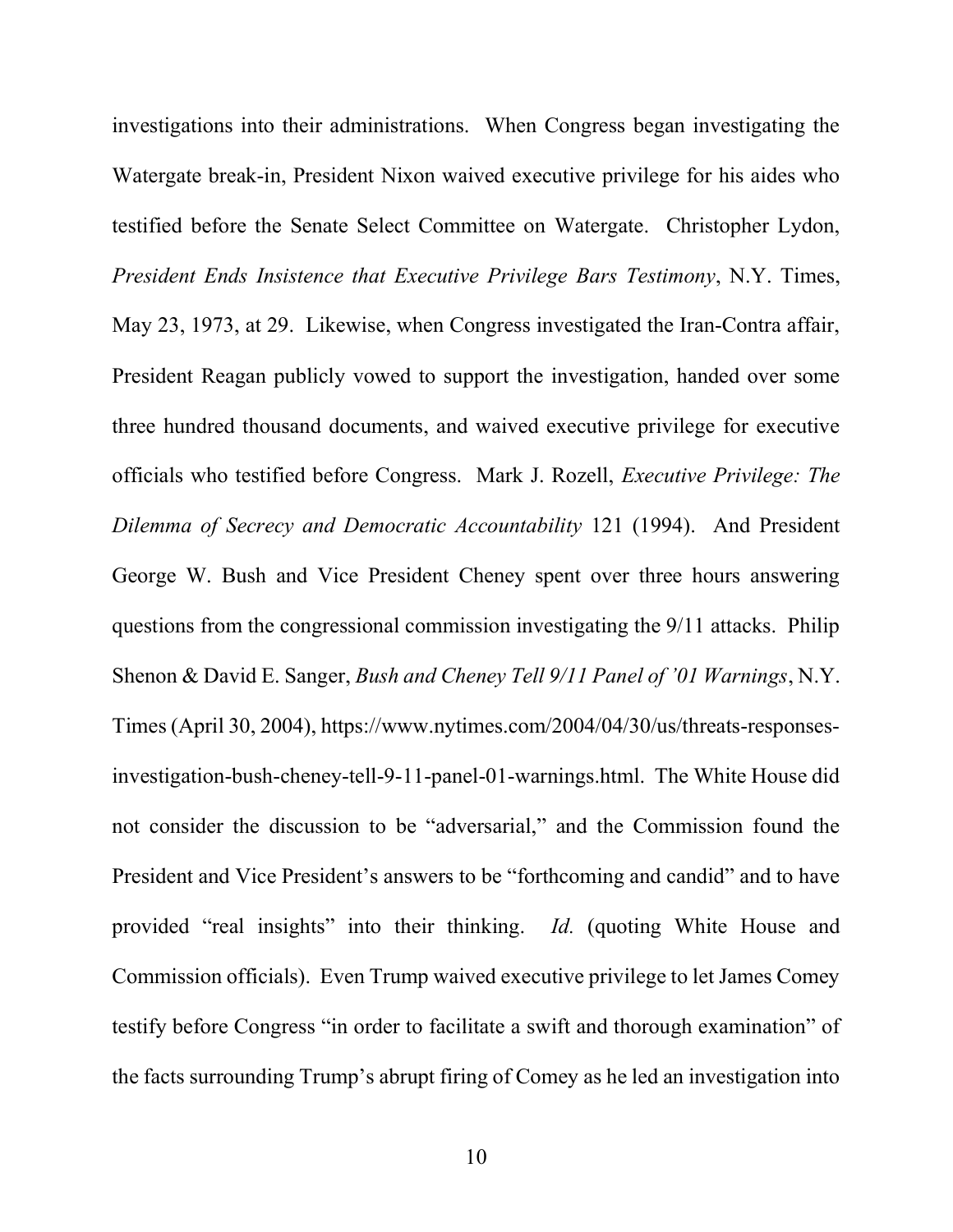collusion between Russia and the Trump campaign. Matt Ford, President Trump Checks His Executive Privilege, The Atlantic (June 5, 2017), https://www.theatlantic.com/politics/archive/2017/06/trump-comey-executiveprivilege/529224/.

B. Consistent with this history, the Supreme Court has recognized that Congress's power to investigate is inherent in, and as broad as, its power to legislate. In *McGrain v. Daugherty*, the Court explained that the power to collect information is an essential aspect of the power to legislate: "A legislative body cannot legislate wisely or effectively in the absence of information respecting the conditions which the legislation is intended to affect or change," and "where the legislative body does not itself possess the requisite information . . . recourse must be had to others who do possess it." 273 U.S. 135, 175 (1927). Two years later, the Court reiterated that "the power of inquiry is an essential and appropriate auxiliary to the legislative function." Sinclair v. United States, 279 U.S. 263, 291 (1929).

In Quinn v. United States, 349 U.S. 155 (1955), the Court made clear the breadth of Congress's investigatory powers, explaining that "[t]here can be no doubt as to the power of Congress, by itself or through its committees, to investigate matters and conditions relating to contemplated legislation. This power . . . is indeed co-extensive with the power to legislate." Id. at 160. The Court emphasized that "[w]ithout the power to investigate . . . Congress could be seriously handicapped in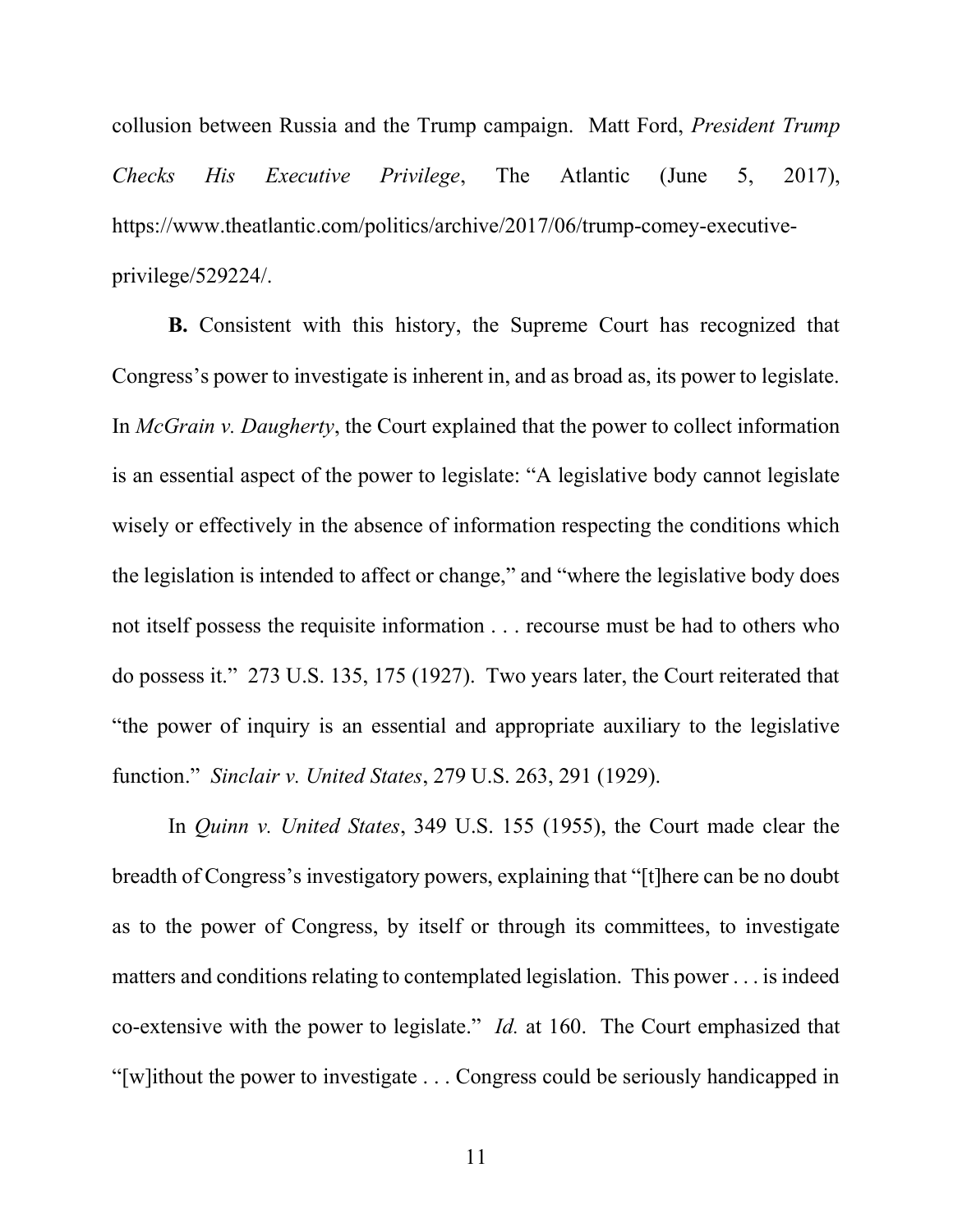its efforts to exercise its constitutional function wisely and effectively." Id. at 160- 61.

The Court also relied on "Congress' broad investigative power" when upholding a statute that required the preservation of materials from the Nixon Administration. Among the "substantial public interests that led Congress to seek to preserve [these] materials" was Congress's "desire to restore public confidence in our political processes" and its "need to understand how [our] political processes had in fact operated" during "the events leading to [Richard Nixon]'s resignation . . . in order to gauge the necessity for remedial legislation." Gen. Servs., 433 U.S. at 453.

Just last year, the Supreme Court again confirmed the breadth and importance of Congress's investigative authority, Mazars, 140 S. Ct. at 2031, recognizing that without this power, "Congress would be shooting in the dark, unable to legislate 'wisely or effectively.'" *Id.* (quoting *McGrain*, 273 U.S. at 175).

# II. The Text and History of the Presidential Records Act Support the Committee's Request for the Presidential Records Sought in This Case.

Congress passed the Presidential Records Act to balance Congress's "broad" investigative authority, see Watkins, 354 at 187, and the President's need to receive "full and frank" advice, Gen. Serv., 433 U.S. at 449. Among other things, the PRA provides that "subject to any rights, defenses, or privileges which the United States or any agency or person may invoke, Presidential records shall be made available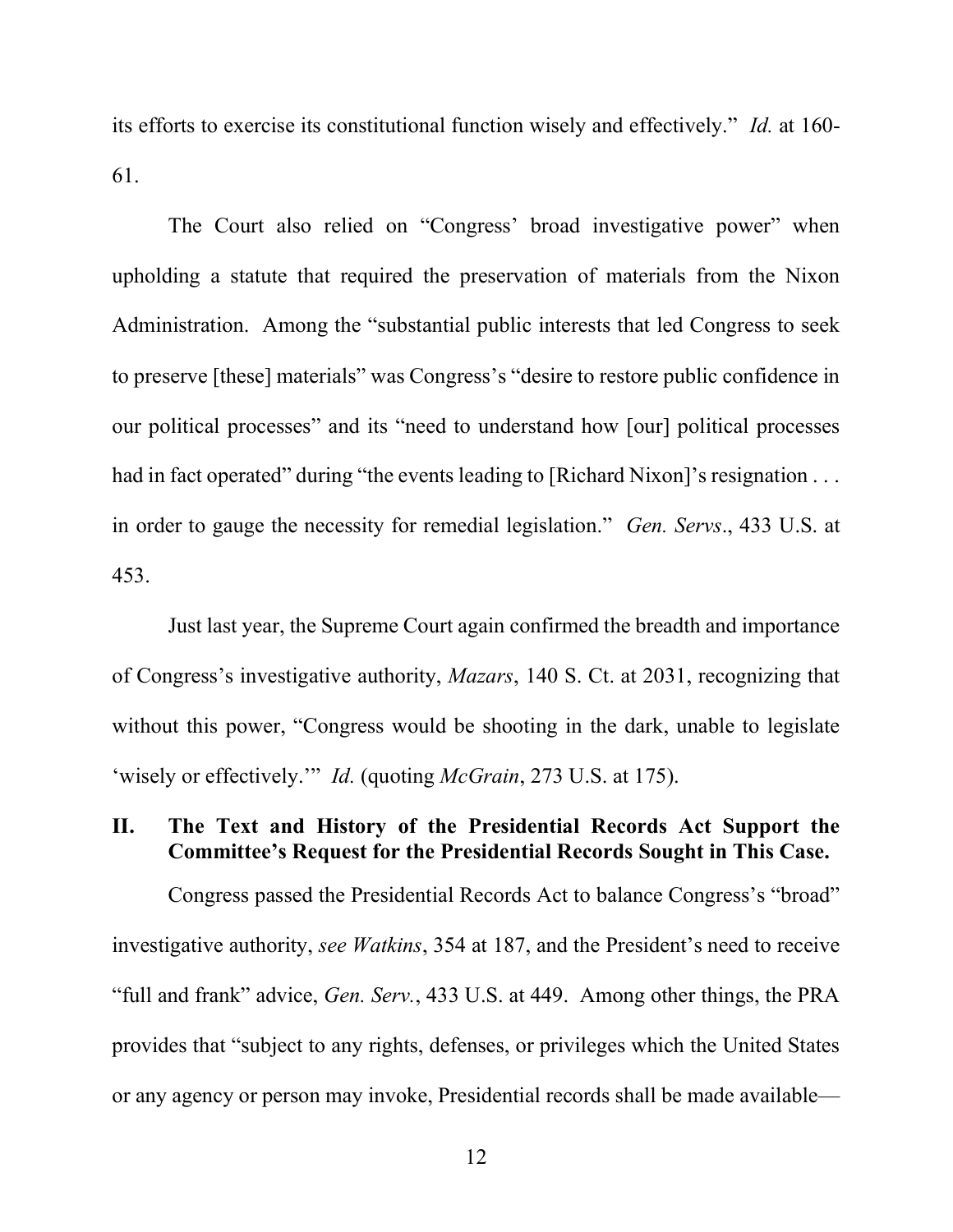to either House of Congress, or, to the extent of matter within its jurisdiction, to any committee or subcommittee thereof if such records contain information that is needed for the conduct of its business and that is not otherwise available." 44 U.S.C. § 2205(2)(C). As the PRA's text and history make clear, it was passed to ensure that the public can access presidential records and that Congress can access these records when necessary to fulfill its legislative responsibilities.

Before the PRA was passed, presidents traditionally regarded their papers as personal property, but there were two significant problems with this approach. First, it led to the occasional loss and destruction of important historical records. See Carl Bretscher, The President and Judicial Review under the Records Act, 60 Geo. Wash. L. Rev. 1477, 1481 & n.34 (1992). Second, it gave presidents an outsized ability to prevent disclosure of their papers at the expense of the vital needs of the other branches of government and the public, forcing Congress to "rel[y] upon the voluntary participation of former presidents and their heirs" to preserve and access their papers. Id. This situation was nevertheless viewed as tolerable because, as described above, presidents long had a history of cooperating with congressional investigations to help advance the public interest. But it became untenable during the Watergate investigation, which made clear the need for more clearly delineated limits on the ability of presidents to prevent disclosure of their papers. Id. at 1481 (explaining that the PRA was passed against the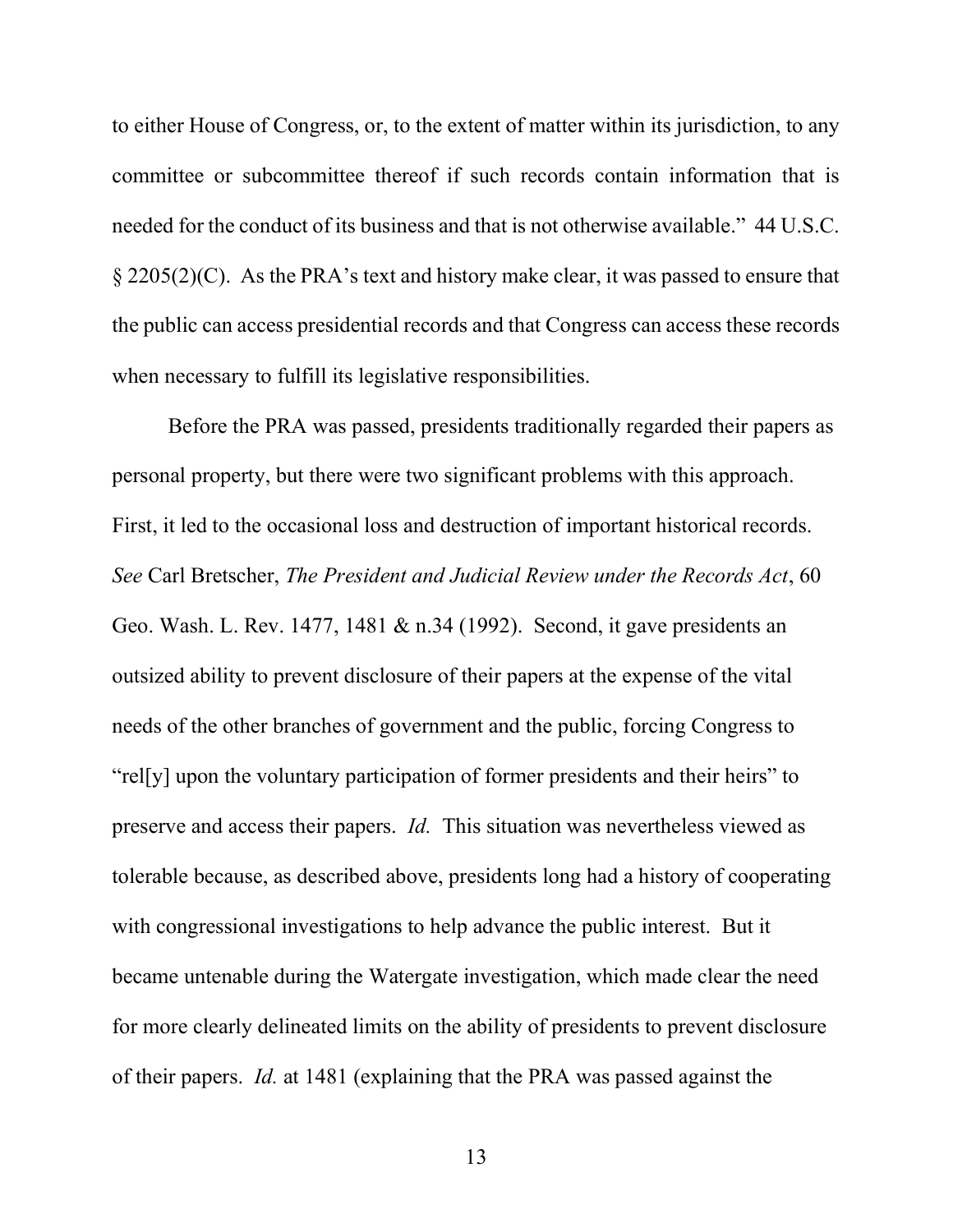backdrop of three related factors: "first, the tradition of private ownership of presidential records; second, the constitutional doctrine of executive privilege, as recognized in the Watergate cases, and third, Congress's reaction to Watergate and subsequent efforts by President Nixon to continue to restrict access to the tapes and documents of his administration").

The Watergate scandal ushered in two significant developments. First, it led the Supreme Court to clarify that executive privilege is not absolute and can yield to the needs of the other branches, especially when the claim of privilege is based "only on the generalized interest in confidentiality." United States v. Nixon, 418 U.S. 683, 706, 713 (1974). In that case, the Court concluded that allowing the president to use executive privilege "to withhold evidence that is demonstrably relevant in a criminal trial would cut deeply into the guarantee of due process of law and gravely impair the basic function of the courts," *id.* at 712, and therefore the privilege "must yield to the demonstrated, specific need for evidence in a pending criminal trial," id. at 713.

Second, soon after his resignation, Nixon entered into an agreement with the General Services Administration ("GSA") which would have prevented others from accessing his presidential papers for a period of three years and would have required the destruction of the White House tapes by September 1984 at the latest. See Nixon v. Sampson, 389 F. Supp. 107, 161 (D.D.C. 1975). Through this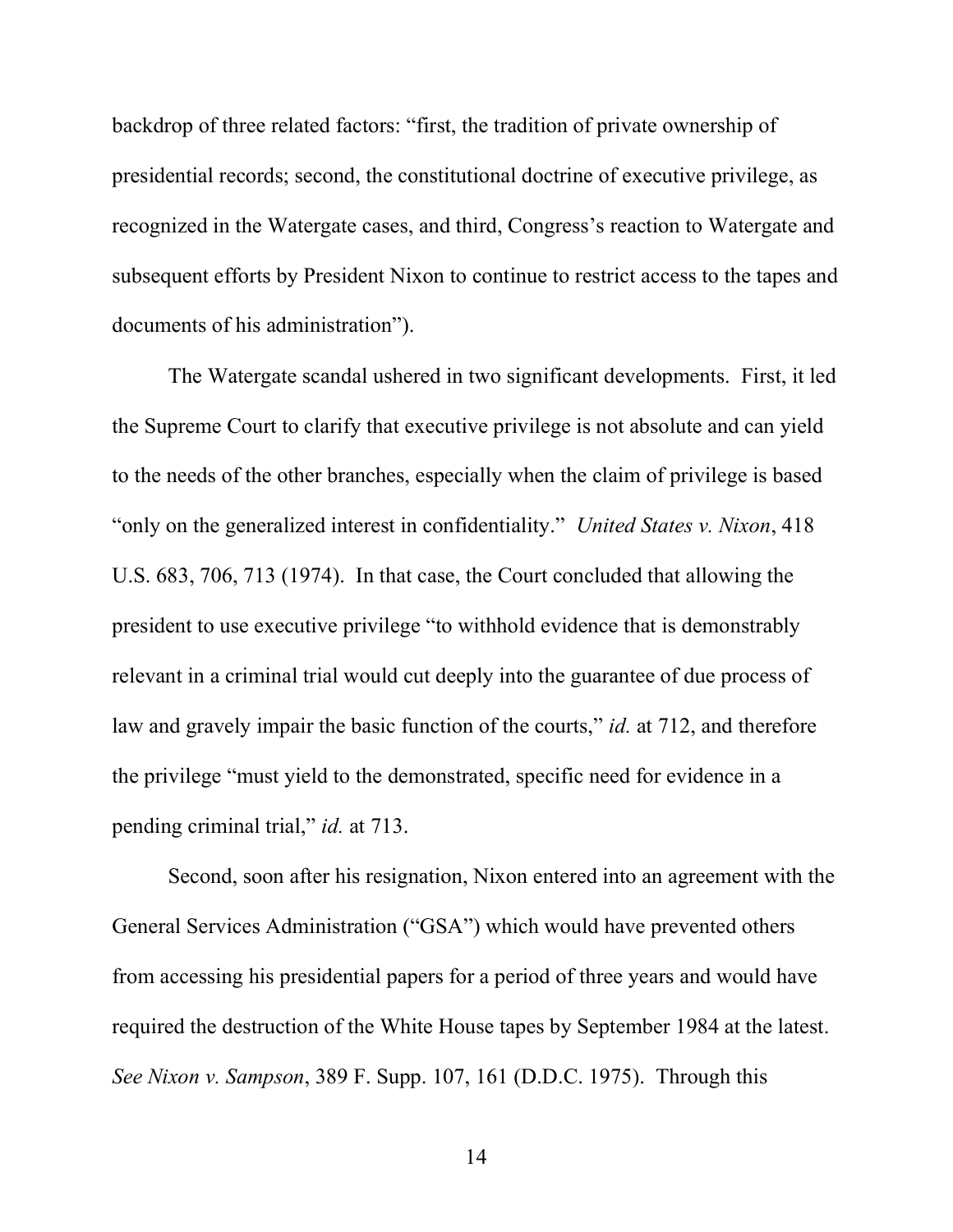agreement, Nixon also asserted the right to destroy any tape at any time, so that he could prevent the tapes being used to "injure, embarrass, or harass any person and properly to safeguard the interests of the United States." Id.

Congress acted quickly to prevent the destruction of these infamous tapes, enacting a law aimed at preserving these specific recordings and related presidential records: the Presidential Recordings and Materials Preservation Act ("PRMPA"), Pub. L. 93-526, 88 Stat. 1695 (1974). That law expressly abrogated Nixon's agreement with GSA, prohibiting GSA from destroying the tapes, PRMPA § 102(a), 88 Stat. at 1696, and directing GSA to promulgate regulations providing public access to the tapes, in line with the "need to provide the public with the full truth, at the earliest reasonable date, of the abuses of governmental power" that occurred during Watergate, *id.*  $\S$  104 (a)(1), 88 Stat. at 1696. At the same time that the law ensured that Nixon could not unilaterally hide the contents of the tapes, it also preserved the ability of "any party[]" to assert "any legally or constitutionally based right or privilege" which might limit access to the recordings. Id. § 104(a)(5), 88 Stat. 1696.

The Supreme Court sanctioned this framework for dealing with presidential papers in General Services, holding that the PRMPA struck an appropriate balance between the "substantial public interests" in preserving access to Nixon's records and Nixon's limited "right to assert the privilege." 433 U.S. at 453, 455. As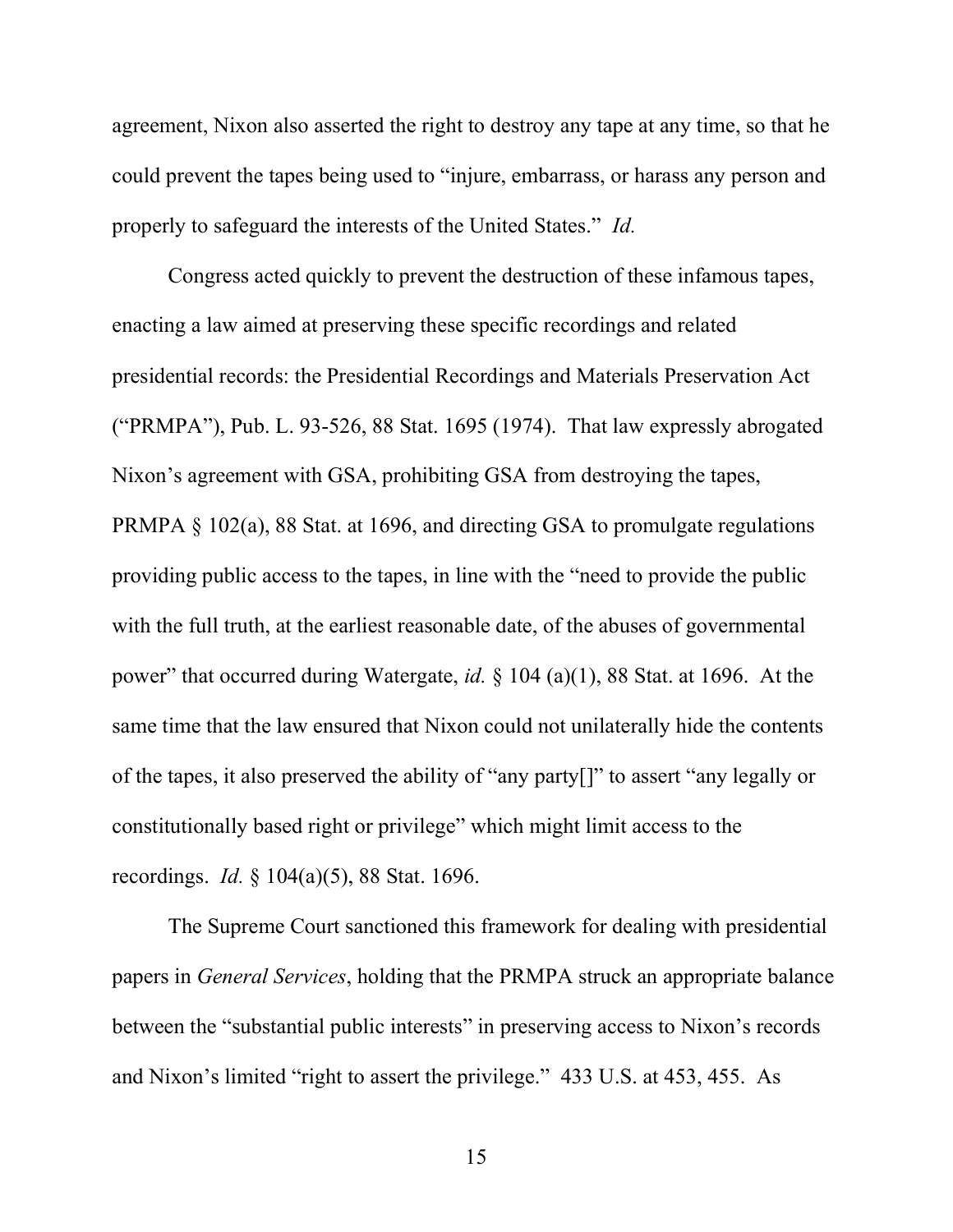explained more fully below, the Court reasoned that Nixon's interest in completely preventing disclosure of his papers was outweighed by Congress's interest in "restor[ing] public confidence in our political processes" and "gaug[ing] the necessity for remedial legislation." Id. at 453.

Following General Services, Congress turned its attention to enacting legislation that would apply to all future presidents. See H.R. Rep. No. 95-1487, at 6-7 (noting that the principles established by General Services "would govern legislation dealing more broadly with control of and access to Presidential papers"). The primary purpose of this legislation was to "establish the public ownership" of presidential papers and to ensure "the preservation and public availability of these records at the end of a Presidential administration." Id. at 2. Now, instead of a former president being able to withhold papers for any reason, the papers belong to the public, and it is up to a former president to show that disclosure would not be for "the benefit of the Republic." Gen. Servs., 433 U.S. at 449. In other words, the presumption is in favor of public disclosure.

Congress then debated what framework would best ensure public access to presidential records, while allowing a former president the opportunity to make the showing that disclosure would not be in the public interest. Congress considered, but rejected, legislation that would have subjected presidential papers to Freedom of Information Act standards immediately upon conclusion of a president's tenure,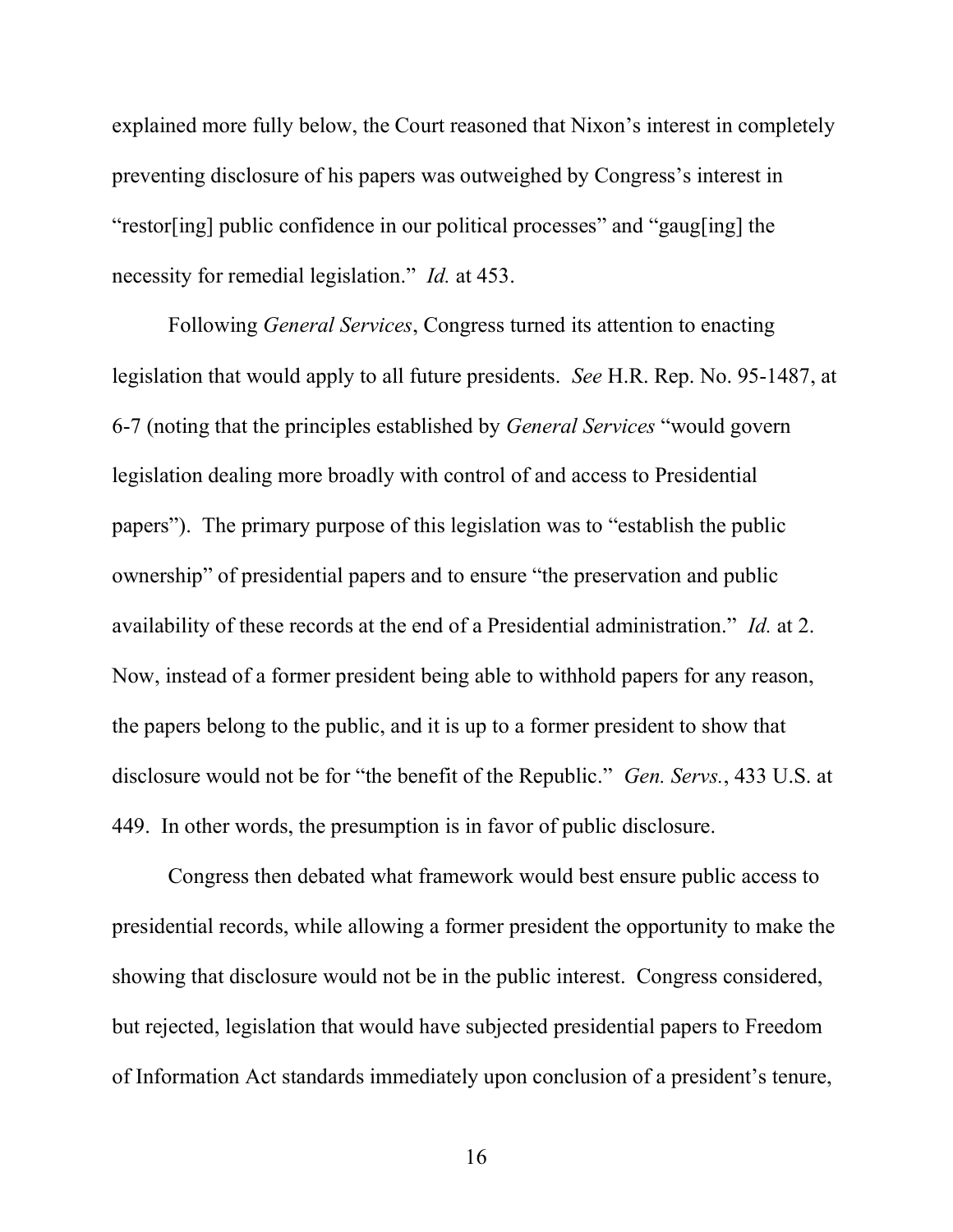see H.R. 10998, 95th Cong. (1978), as well as legislation that would have allowed a president to have absolute authority to restrict access to his papers for up to 15 years from the end of his tenure, see H.R. 1101, 95th Cong. (1978).

Ultimately, neither of these models properly balanced the need for "ready availability of the records" against a potential to chill the "frankness of advice" presidents receive from their staff. H.R. Rep. 95-1487, at 8. Instead, Congress adopted a framework that closely tracked the PRMPA model endorsed by General Services. First, it allowed a president to restrict access to certain categories of papers for up to twelve years, 44 U.S.C. § 2204, ensuring "early public availability" of presidential records, H.R. Rep. 95-1487 at 15. Second, it gave other government actors the ability to access those restricted records as needed: when subject to subpoena or other judicial process, and when necessary for the official "business" of the incumbent president or Congress. 44 U.S.C. § 2205(2). Third, the PRA ensured that a former president would be notified "when the disclosure of particular documents may adversely affect any rights and privileges" he may have. *Id.* at  $\S$  2206 (3).

In sum, Congress enacted the PRA in the wake of a scenario that is remarkably similar to the one this Court faces today: a former president attempting to unilaterally withhold documents relevant to a legitimate congressional investigation. In anticipating that such conflicts might recur in the future, the PRA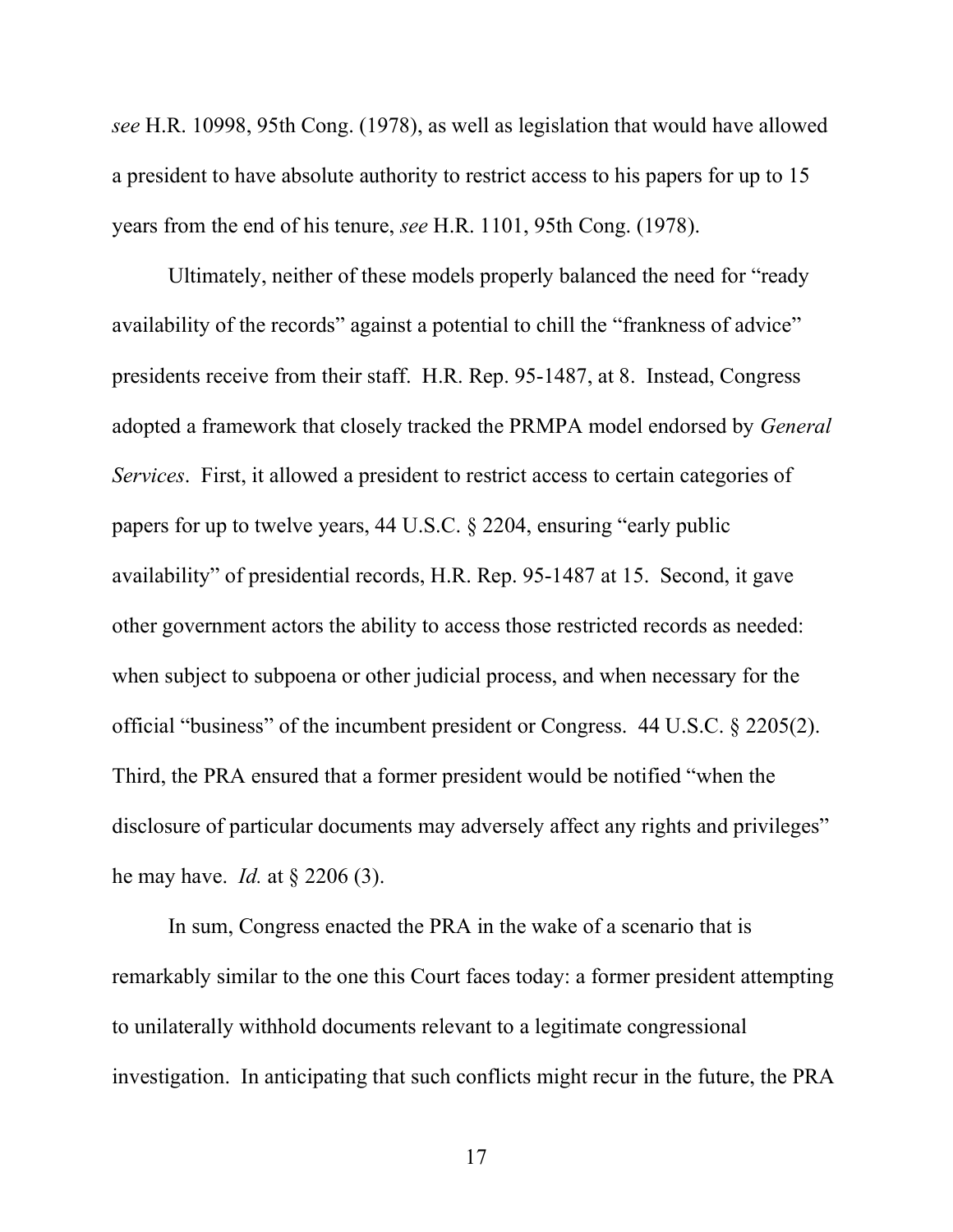hewed closely to Supreme Court precedent in ensuring that presidential records would forever be public property with a presumption in favor of disclosure.

### III. The Committee Is Entitled to the Presidential Records That It Is Seeking.

## A. Permitting Congress to Access the Records of a Former President Does Not Raise the Same Separation of Powers Concerns as Accessing the Records of a Sitting President.

Trump argues that the Committee's request implicates the same separation of powers concerns that the Supreme Court in Mazars held apply to congressional requests for information from sitting presidents. Appellant Br. 22. The Court crafted the Mazars test, however, to analyze the constitutionality of subpoenas that create a "clash between rival branches of government." Mazars, 140 S. Ct. at 2034. Because the request here does not target the personal records of a sitting president, the same separation of powers concerns are not present.

Critically, the Constitution gives former presidents no role in the "ongoing institutional relationship [between] the 'opposite and rival' political branches." Id. at 2033-34 (quoting The Federalist No. 51, at 349 (J. Cooke ed. 1961) (James Madison)). Article II states that the president "shall hold his office during the term of four years," U.S. Const. art. II, § 1, unless he is impeached and removed from office, id. § 4, or replaced in cases of "Inability to discharge the Powers and Duties of the said Office," id.  $\S$  1. To the Framers, the president's limited tenure was necessary to distinguish American leaders from European monarchs. The Federalist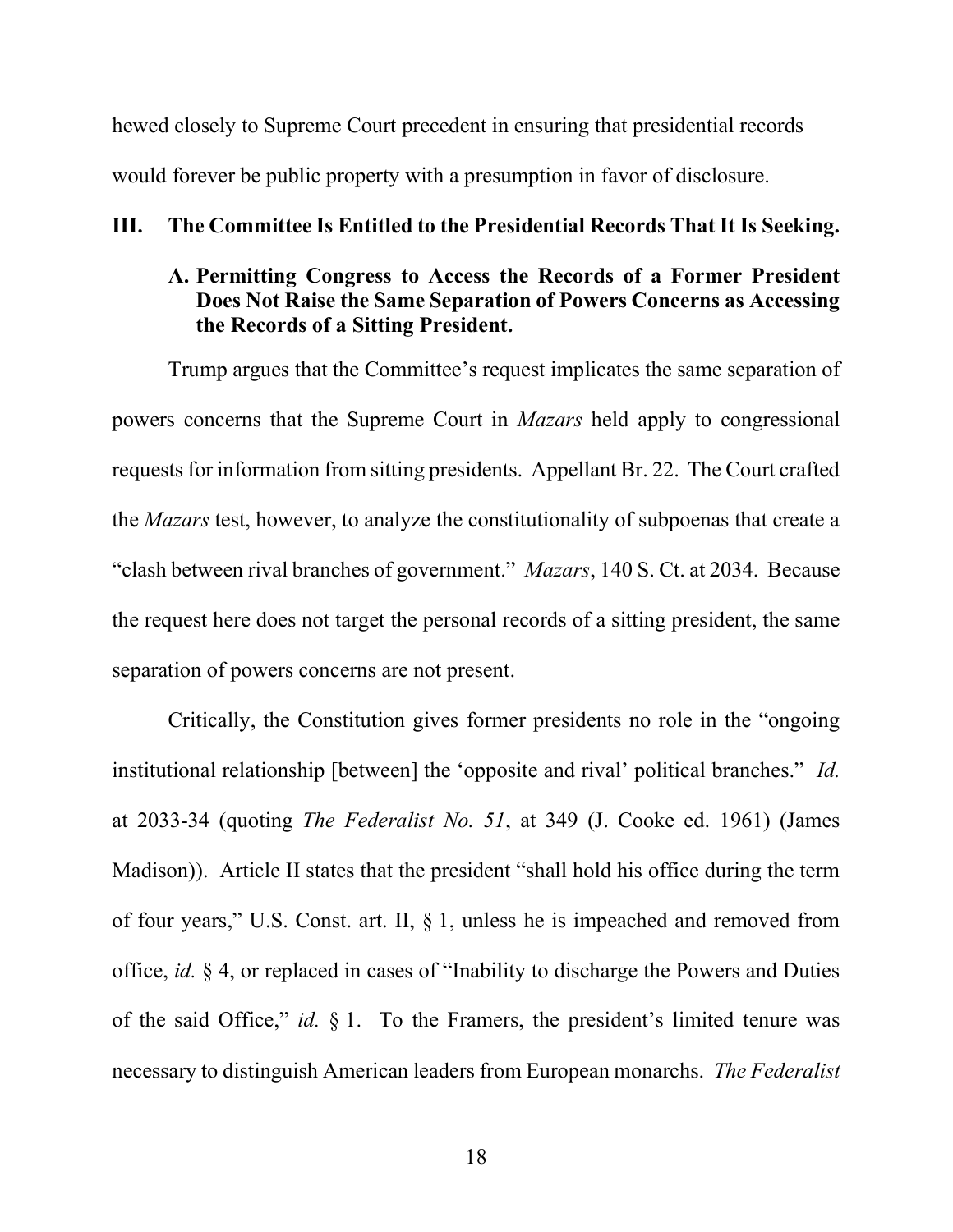No. 69, supra, at 470 (Alexander Hamilton); id. at 463 (emphasizing that the president "is to be elected for four years" so that "there is a total dissimilitude between him and a king of Great Britain"); see 2 The Debates in the Several State Conventions on the Adoption of the Federal Constitution 200 (Jonathan Elliot ed., 1836) (Statement of Richard Law) ("[o]ur President is not a King").

As a result, when the subject of a records request is not a sitting president, the request does not pit "the political branches against one another," Mazars, 140 S. Ct. at 2034, nor does it give Congress an "institutional advantage," id. at 2036. Members of Congress have no reason to use information requests to control the behavior of former presidents because they do not have to work with them on other governance matters. And it is impossible for a congressional investigation to "exert an imperious contro[l] over the Executive Branch," id. at 2034, when the subject of the investigation no longer controls the executive branch. Finally, once the subject of the request is no longer in office, there is no danger that the request will transform the "established practice of the political branches," *id.*, with respect to congressional information requests.

In sum, as Theodore Roosevelt explained after his presidency, a former president is "like any other citizen" and has a "plain duty to try to help [a congressional] committee or respond to its invitation, just as anyone else would respond." Investigation of the United States Steel Corporation, supra, at 1392.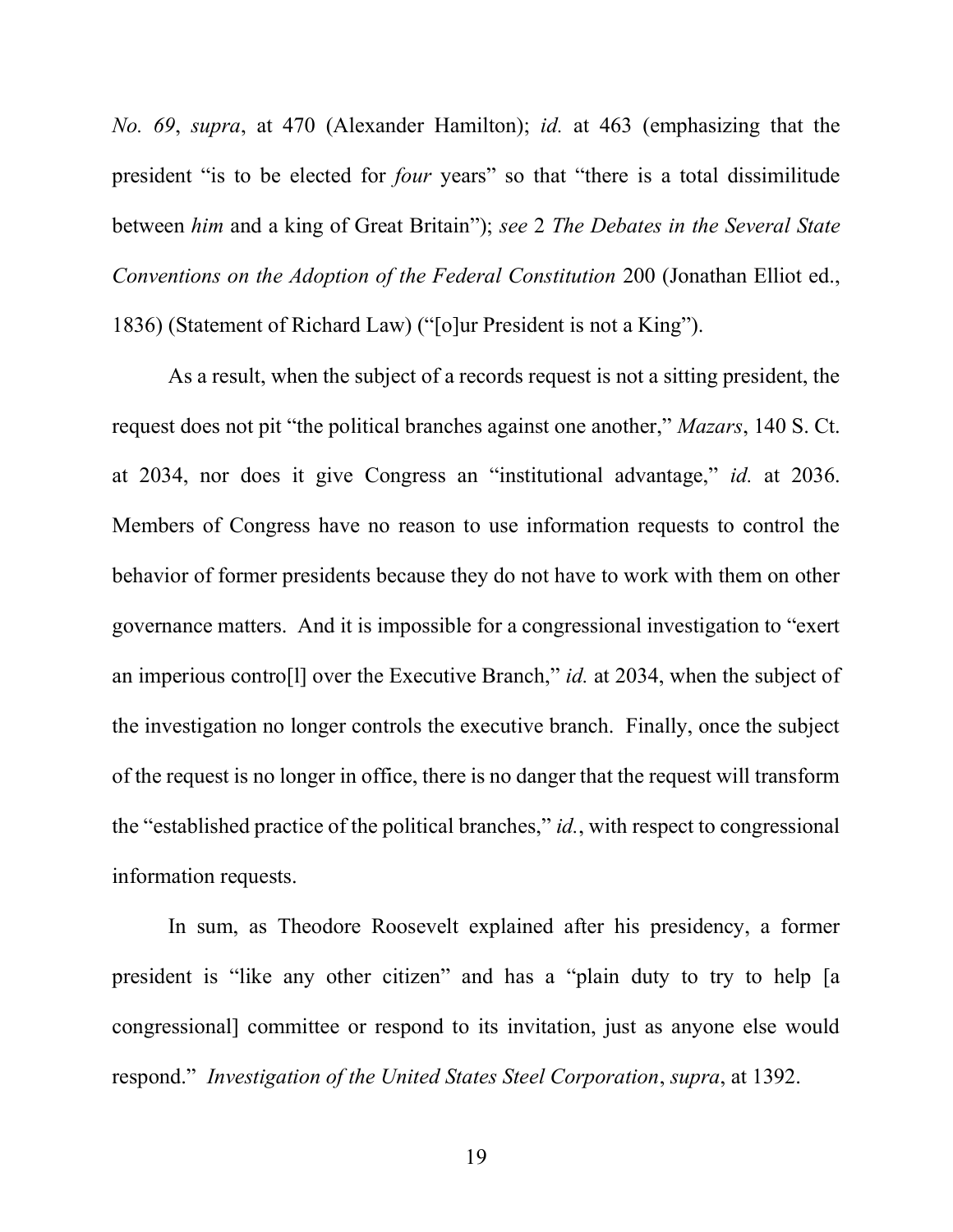# B. Under Supreme Court Precedent, a Former President's Assertion of Executive Privilege Is Due at Most Limited Consideration When the Incumbent President Waives Executive Privilege.

While former presidents may retain some ability to assert executive privilege because the particular interests served by executive privilege—that is, ensuring that a president "receive[s] the full and frank submissions of facts and opinions upon which effective discharge of his duties depends," Gen. Servs., 433 U.S. at 449 would be undermined if the privilege disappeared entirely when a president left office, the Supreme Court has rejected the argument that the privilege protects incumbents and ex-presidents in exactly the same way. Indeed, in surveying the history of how presidential papers have been handled, the Court in General Services explained that "[t]he expectation of the confidentiality of executive communications ... has always been limited and subject to erosion over time." Id. at 451.

There, the Court rejected former president Nixon's argument that presidential privilege shielded his records absolutely from "archival scrutiny." Id. at 446. The Court explained that while the privilege served one, limited purpose for former presidents, ensuring "full and frank" counsel from their advisors during their term of office, id. at 449, the role it serves in protecting incumbents is more expansive, also guarding against "burdensome requests for information which might interfere with the proper performance of their duties," id. at 448. Further, incumbent presidents face "political checks" against abuse of the privilege that former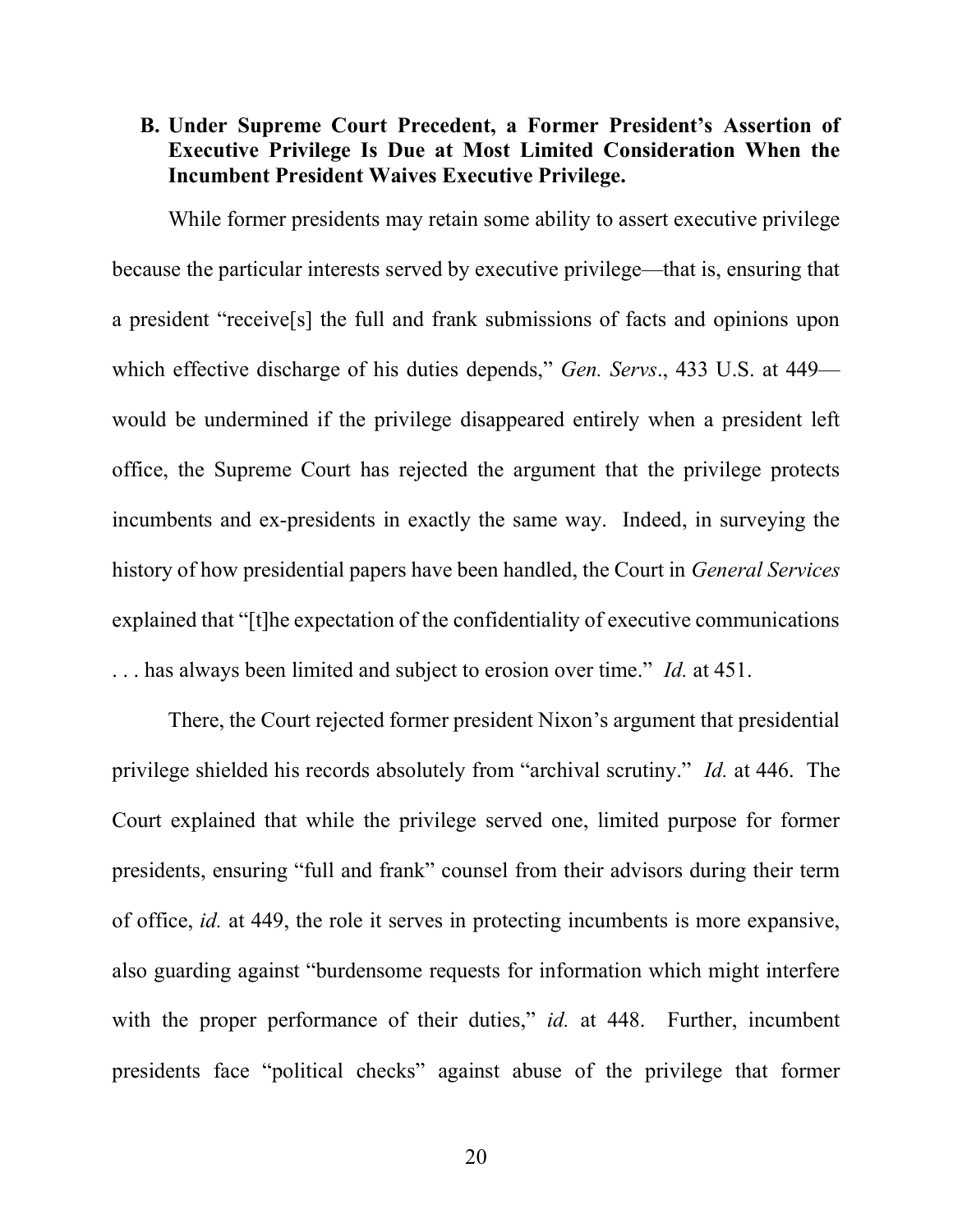presidents do not, meaning that a former president's claim of privilege should face more stringent judicial scrutiny. *Id.* Further, an incumbent is incentivized to protect confidences of a predecessor when doing otherwise would "discourage candid presentation of views by his contemporary advisers," id., thereby placing the incumbent "in the best position to assess the present and future needs of the Executive Branch, and to support invocation of the privilege accordingly," *id.* at 449. Therefore, because the privilege is not "for the benefit of the President as an individual, but for the benefit of the Republic," when the incumbent president does not support a former president's claim of executive privilege, this necessarily "detracts from the weight" of the former president's claim. Id.

Indeed, in the years after General Services, federal courts have repeatedly required disclosure from former presidents of materials that might otherwise be privileged, holding that the public interest justifies such disclosure. See, e.g., United States v. Poindexter, 732 F. Supp. 142, 161 (D.D.C. 1990) (permitting subpoena of former president Ronald Reagan's diaries); see United States v. North, 713 F. Supp. 1448, 1449 (D.D.C. 1989) (noting that "[d]eference to the high office of the presidency and the presumptive privilege involved do not prevent requiring the appearance of a former President at a criminal trial provided a sufficient showing has been made that the former President's testimony is essential to assure the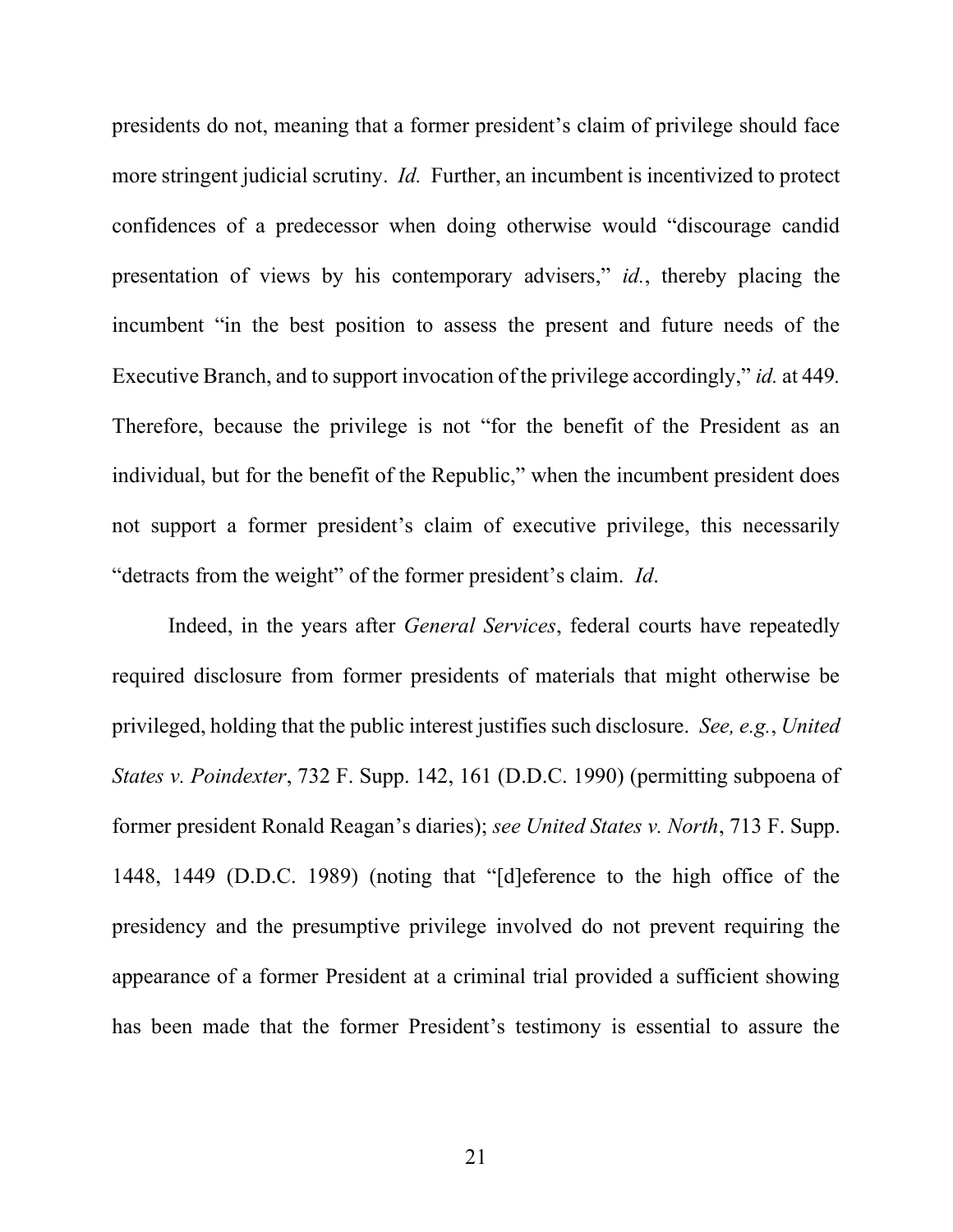defendant a fair trial"); see also Nixon v. Fitzgerald, 457 U.S. 731, 735 n.5 (1982) (noting that the former president submitted to depositions in the case).

# C. The Committee's Request for Documents in this Case Falls Well Within Congress's Investigatory Powers, and President Biden Has Not Asserted Executive Privilege.

As described above, this Court must uphold a congressional request for records so long as it is not "plainly incompetent or irrelevant to any lawful purpose [of Congress] in the discharge of [its] duties," *McPhaul*, 364 U.S. at 381 (quoting Endicott Johnson Corp. v. Perkins, 317 U.S. 501, 509 (1943)).

The Committee's request plainly satisfies this test. On January 6th, the Capitol was attacked by a violent mob that sought to undermine our democratic form of government, and the Committee now seeks to understand that attack and how similar attacks can be prevented in the future. Only by understanding fully what happened on January 6th and in the days leading up to it can Congress determine whether and how to legislate in response to the attack.

There are numerous pieces of legislation that Congress might choose to pass in response to this attack. For example, the Committee is currently considering laws that would "prevent future acts of violence . . . and domestic violent extremism" and enhance the security of the capitol complex. H.R. 503  $\S$  4(c); *cf.* 2 U.S.C.  $\S$  1901 (establishing the Capitol Police). In addition, the Twelfth Amendment requires Congress to count the certificates of votes submitted by the state electors, see U.S.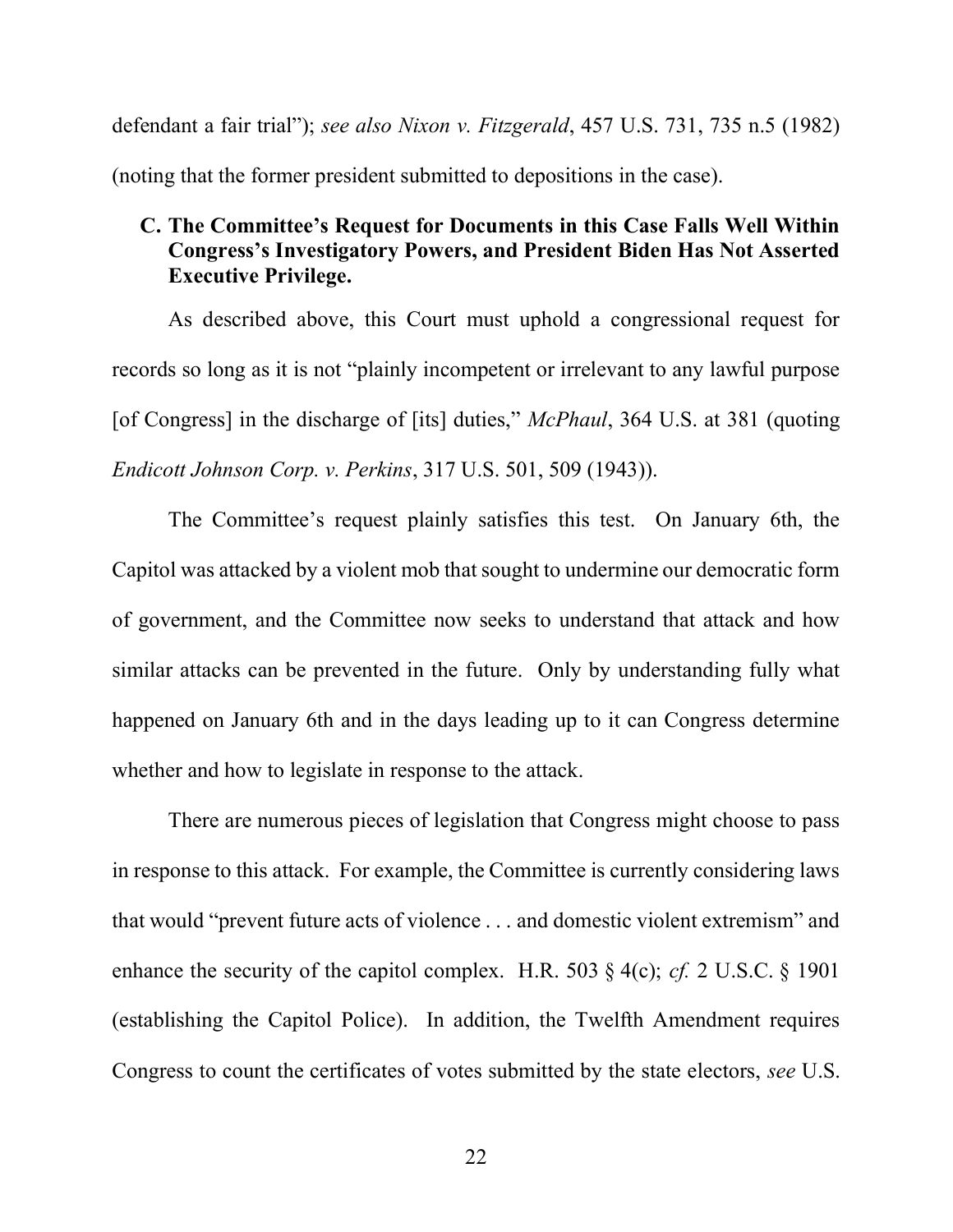Const. amend. XII, and Congress has laid out, in some detail, its process for doing so in the Electoral Count Act, see 3 U.S.C. § 15. The records the Committee is seeking may help inform Congress's determination about whether it should modify this procedure to make it less vulnerable to future attacks. On top of that, Congress is also empowered to enforce the provisions of the Fourteenth Amendment, see U.S. Const. amend. XIV, § 5, including its prohibition against anyone who had taken an oath to support the Constitution from ever holding office again if they "engaged in insurrection or rebellion" against the Constitution of the United States, U.S. Const. amend. XIV, § 3. The records the Committee seeks may inform legislative efforts to enforce that prohibition. All of these subjects plainly fall within Congress's power to investigate and legislate—they are inquiries into the "administration of existing laws as well as proposed or possibly needed statutes." Watkins, 354 U.S. at 187.

Significantly, Congress need not point to any specific proposed legislation. "The very nature of the investigative function—like any research—is that it takes the searchers up some 'blind alleys' and into nonproductive enterprises. To be a valid legislative inquiry there need be no predictable end result." Eastland v. U.S. Servicemen's Fund, 421 U.S. 491, 509 (1975). Even requests for a sitting president's papers can be justified by Congress's investigation of "possible legislation." Mazars, 140 S. Ct. at 2036 (emphasis added).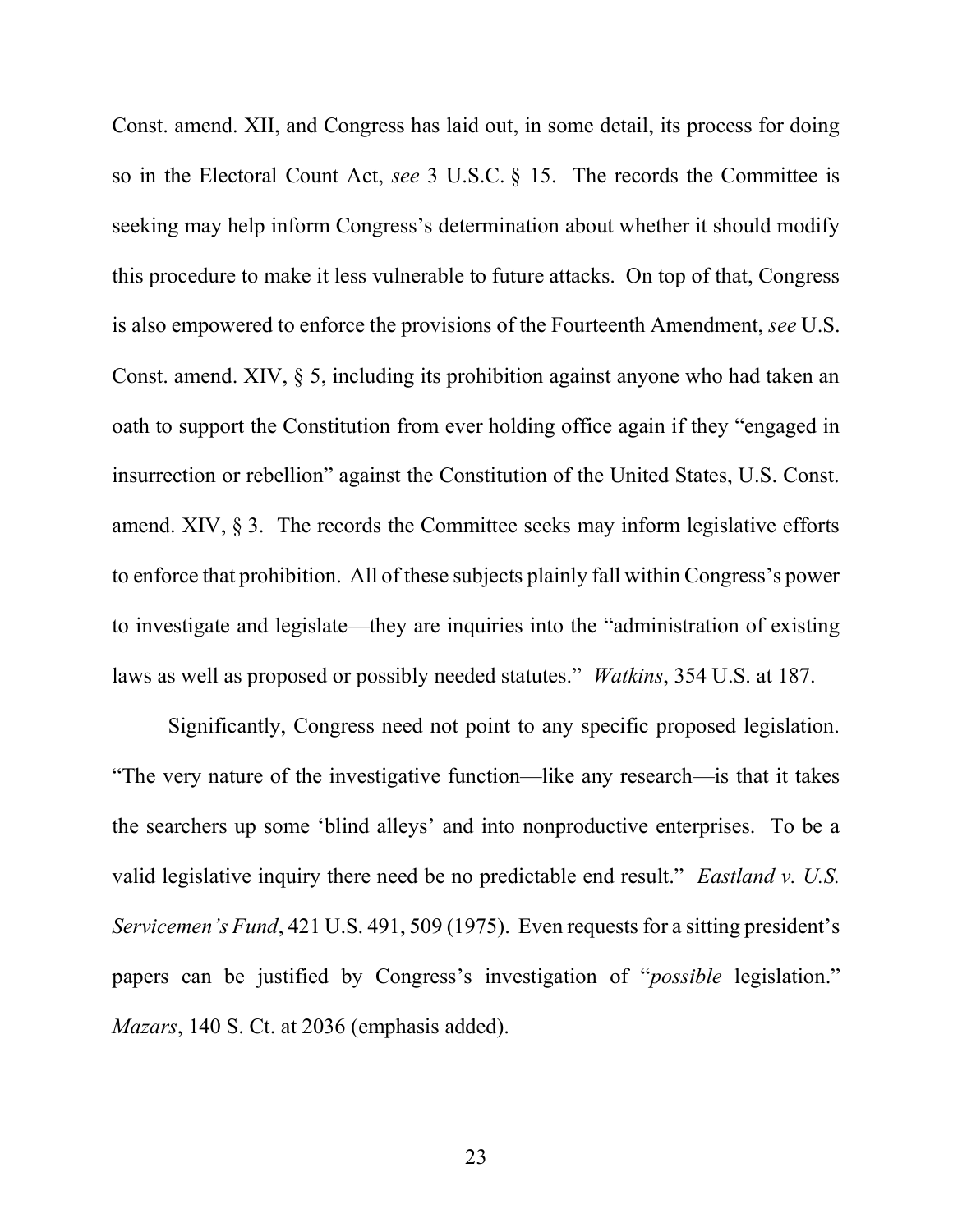Trump makes much of the Supreme Court's admonition in Mazars that Congress may not investigate the president "as a 'case study' for general legislation." Appellant Br. 31 (quoting Mazars, 140 S. Ct. at 2035-36). But the Court made that statement in the context of its determination that Congress should not seek just any personal paper of a president that may tangentially relate to subjects within its legislative jurisdiction: "financial records could relate to economic reform, medical records to health reform, school transcripts to education reform." Id. at 2034. That is decidedly not what the Committee is doing here. The Committee is seeking official presidential records, not Trump's personal papers. And it is not studying general social phenomena; it is investigating a physical attack on Congress that was aimed at thwarting the peaceful transfer of power.

Moreover, this Court should not prohibit disclosure of the documents on executive privilege grounds because President Biden has declined to assert executive privilege over any of the requested documents based on his considered judgment that Congress's need for them to investigate the January 6th attack outweighs any potential benefit to the executive branch in withholding them. As noted earlier, the incumbent president is incentivized to assert the privilege on behalf of a predecessor when doing otherwise would "discourage candid presentation of views by his contemporary advisers," and the incumbent also faces "political checks" against abuse of the privilege that a former president does not. Gen. Servs., 433 U.S. at 448.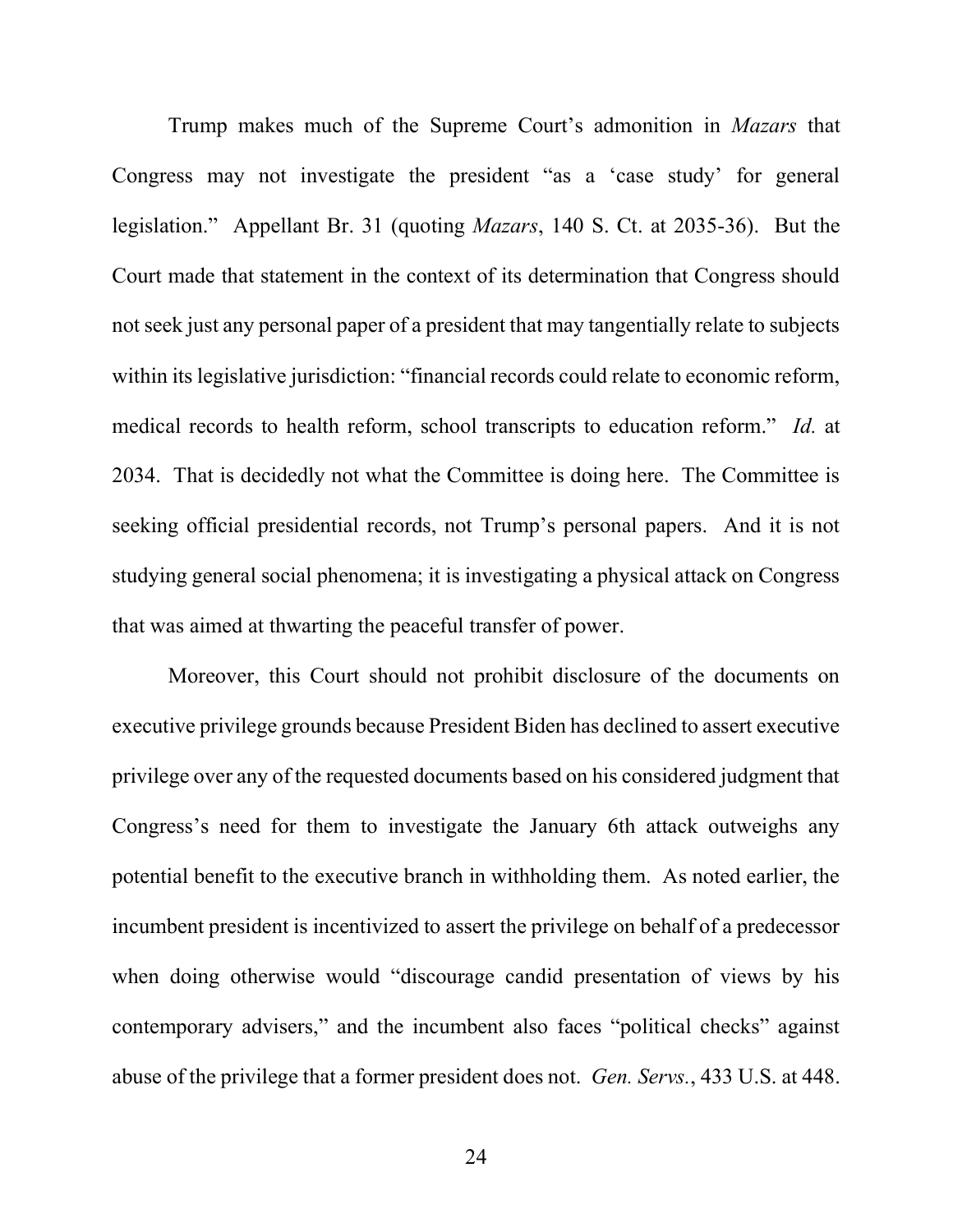This places the incumbent president in the "best position" to decide when waiver of executive privilege is warranted. Id. at 449.

Here, as the White House Counsel explained, the President has determined that the records that the Committee is seeking reflect conduct that "extends far beyond typical deliberations concerning the proper discharge of the President's constitutional responsibilities," id., meaning that releasing them will have little impact on the President's ability to receive "full and frank" advice from his staff, Gen. Servs., 433 U.S. at 449. See Letter from Dana Remus, White House Counsel, to David S. Ferriero, Archivist of the United States (Oct. 8. 2021), available at https://www.whitehouse.gov/briefing-room/statements-releases/2021/10/12/letterfrom-dana-a-remus-counsel-to-the-president-to-david-ferriero-archivist-of-theunited-states-dated-october-8-2021/.

The President also concluded that "Congress has a compelling need in service of its legislative functions" for the documents, given that the January 6th attack "reflects a clear and apparent effort to subvert the Constitution itself." Id. As the Supreme Court has made clear, the important interests served by executive privilege can be outweighed by other compelling interests. See Gen. Servs., 433 U.S. at 453 (Congress's need to "facilitat[e] a full airing of the events" leading to Nixon's resignation outweighed executive privilege); Nixon, 418 U.S. at 713 ("[t]he generalized assertion of privilege must yield to the demonstrated, specific need for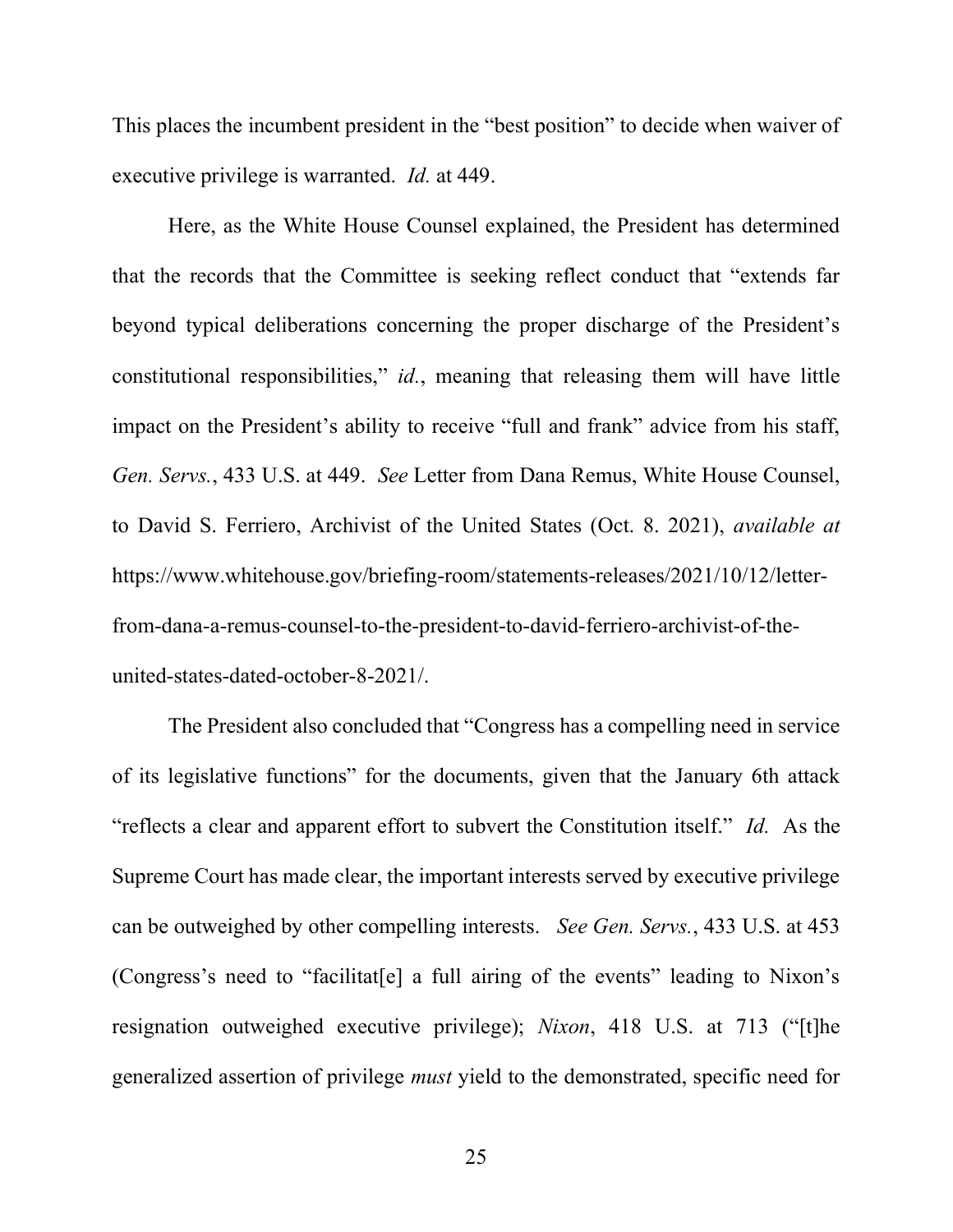evidence in a pending criminal trial" (emphasis added)); *cf. Poindexter*, 732 F. Supp. at 146 ("courts may and have required former as well as incumbent Presidents to testify in appropriate cases"). It is difficult to imagine a more compelling interest than the House's interest in determining what legislation might be necessary to respond to the most significant attack on the Capitol in 200 years and the effort to undermine our basic form of government that that attack represented.

\* \* \*

In sum, Trump's arguments are at odds with our nation's rich history of congressional investigations and with decades of Supreme Court precedent affirming that Congress possesses broad constitutional power to investigate. If accepted, they would drastically cabin the scope of Congress's power to investigate, expand the ability of former presidents to hide their wrongdoing, and impede Congress's ability to legislate in response to events like the January 6th attack on the Capitol. This Court should affirm the decision of the court below and allow the Committee to access the records it needs to conduct its investigation.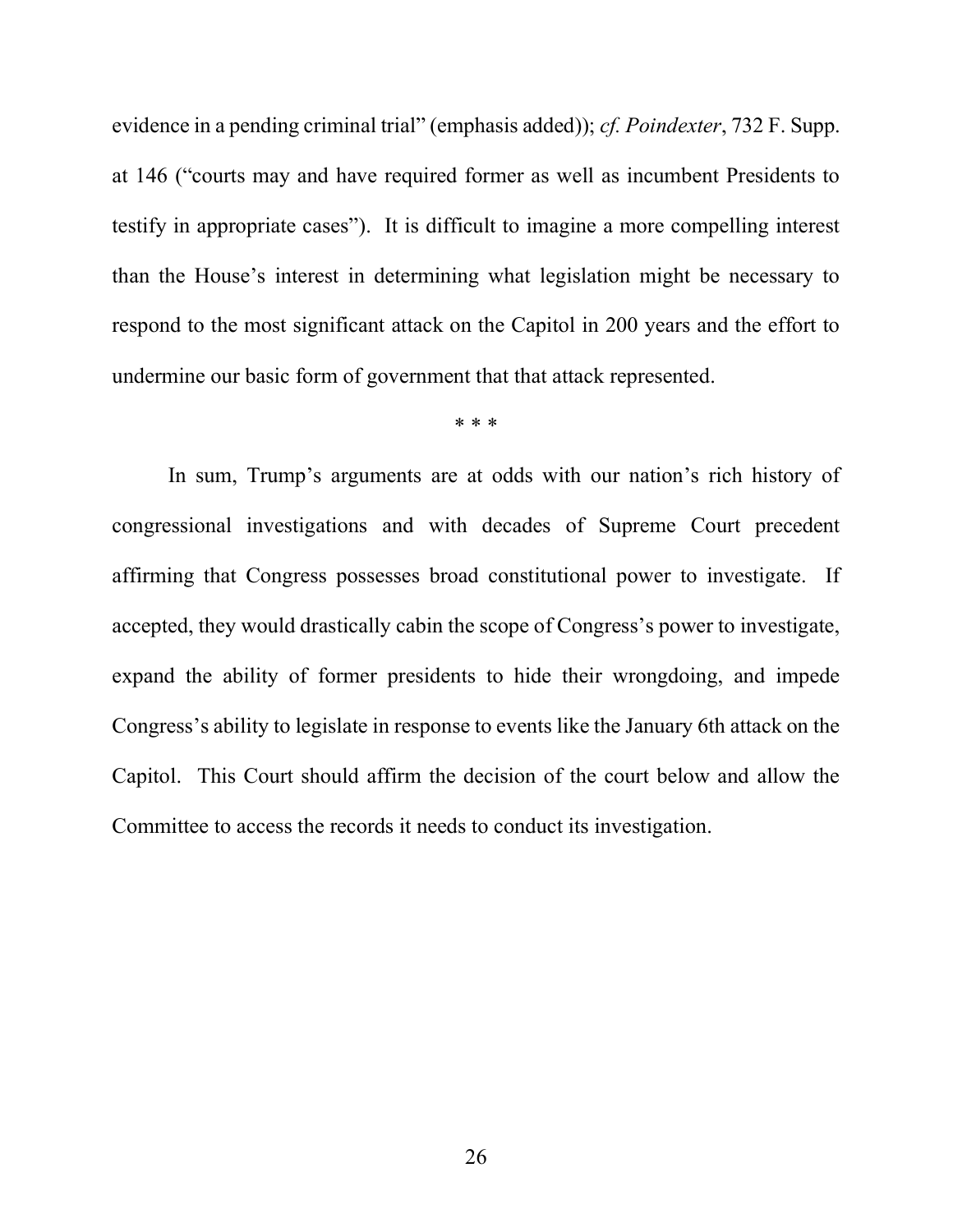## **CONCLUSION**

For the foregoing reasons, the Court should affirm the judgment of the district

court.

Respectfully submitted,

/s/ Brianne J. Gorod Elizabeth B. Wydra Brianne J. Gorod Smita Ghosh\* Charlotte Schwartz **CONSTITUTIONAL**  ACCOUNTABILITY CENTER 1200 18th St. NW, Suite 501 Washington, DC 20036 (202) 296-6889 brianne@theusconstitution.org

Counsel for Amici Curiae

\*Not admitted in D.C.; supervised by principals of the firm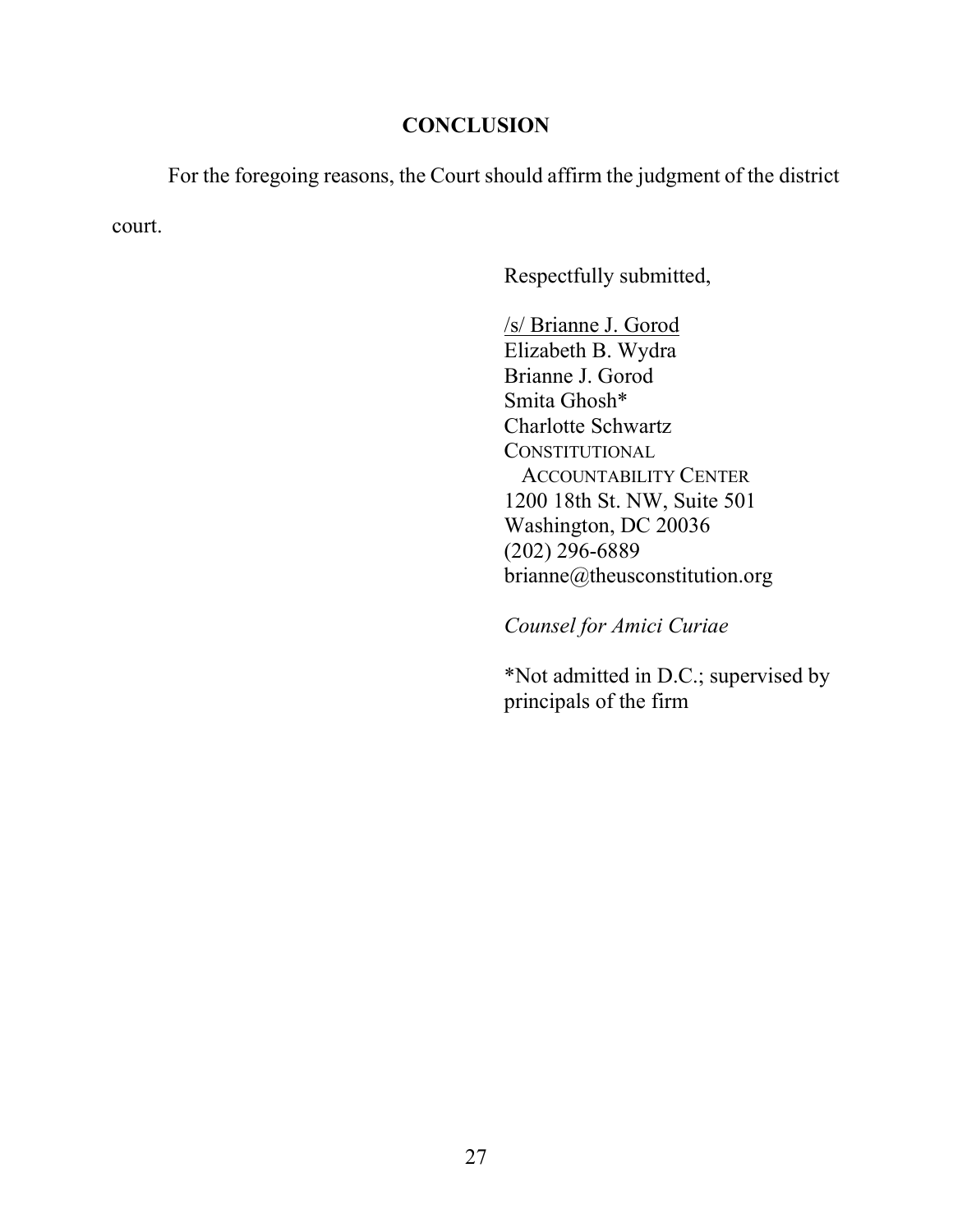### APPENDIX: LIST OF AMICI

### Donald B. Ayer

Retired Partner, Jones Day Deputy Attorney General, 1989-1990; Principal Deputy Solicitor General, 1986-1988; U.S. Attorney, E.D. Cal., 1982-1986

### Stuart M. Gerson

Partner, Epstein Becker Green, P.C. Acting Attorney General of the United States, 1993; Assistant Attorney General, Civil Division, 1989-1993

## Peter D. Keisler

Partner, Sidley Austin LLP

Acting Attorney General, 2007; Assistant Attorney General, Civil Division, 2003- 2007

### Carter Phillips

Partner, Sidley Austin LLP Assistant to the Solicitor General, 1981-1984

### Trevor Potter

President, Campaign Legal Center Special Assistant to the Assistant Attorney General, Office of Legal Policy, 1982- 1984

† Current institutional affiliations are listed for identification purposes only.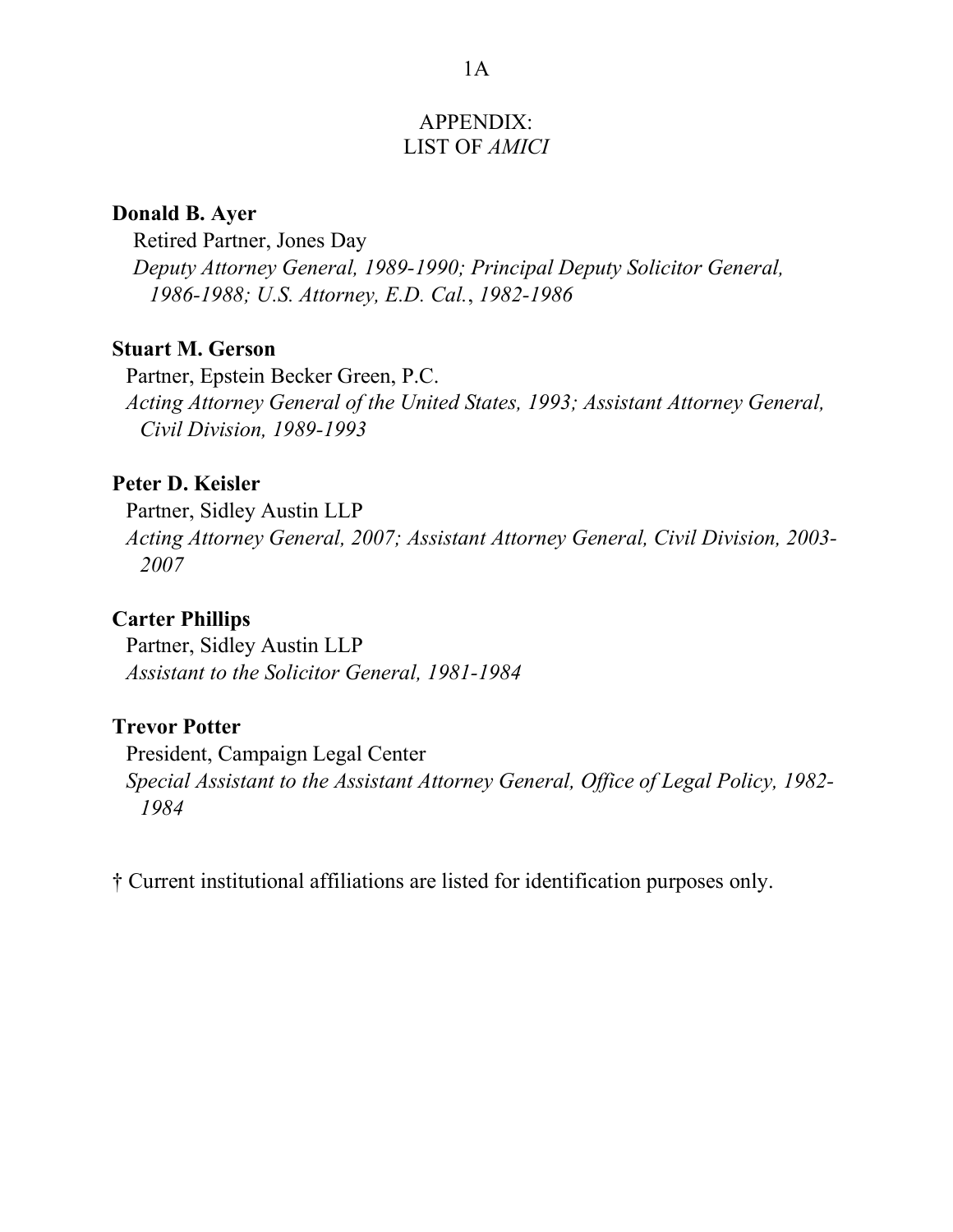#### CERTIFICATE OF COMPLIANCE

I hereby certify that this brief complies with the type-volume limitation of Fed. R. App. P.  $32(a)(7)(B)(i)$  because it contains 6,046 words, excluding the parts of the brief exempted by Fed. R. App. P. 32(f).

 I further certify that the attached brief complies with the typeface requirements of Fed. R. App. P. 32(a)(5) and the type-style requirements of Fed. R. App. P. 32(a)(6) because it has been prepared in a proportionally spaced typeface using Microsoft Word 14-point Times New Roman font.

Executed this 22nd day of November, 2021.

/s/ Brianne J. Gorod Brianne J. Gorod